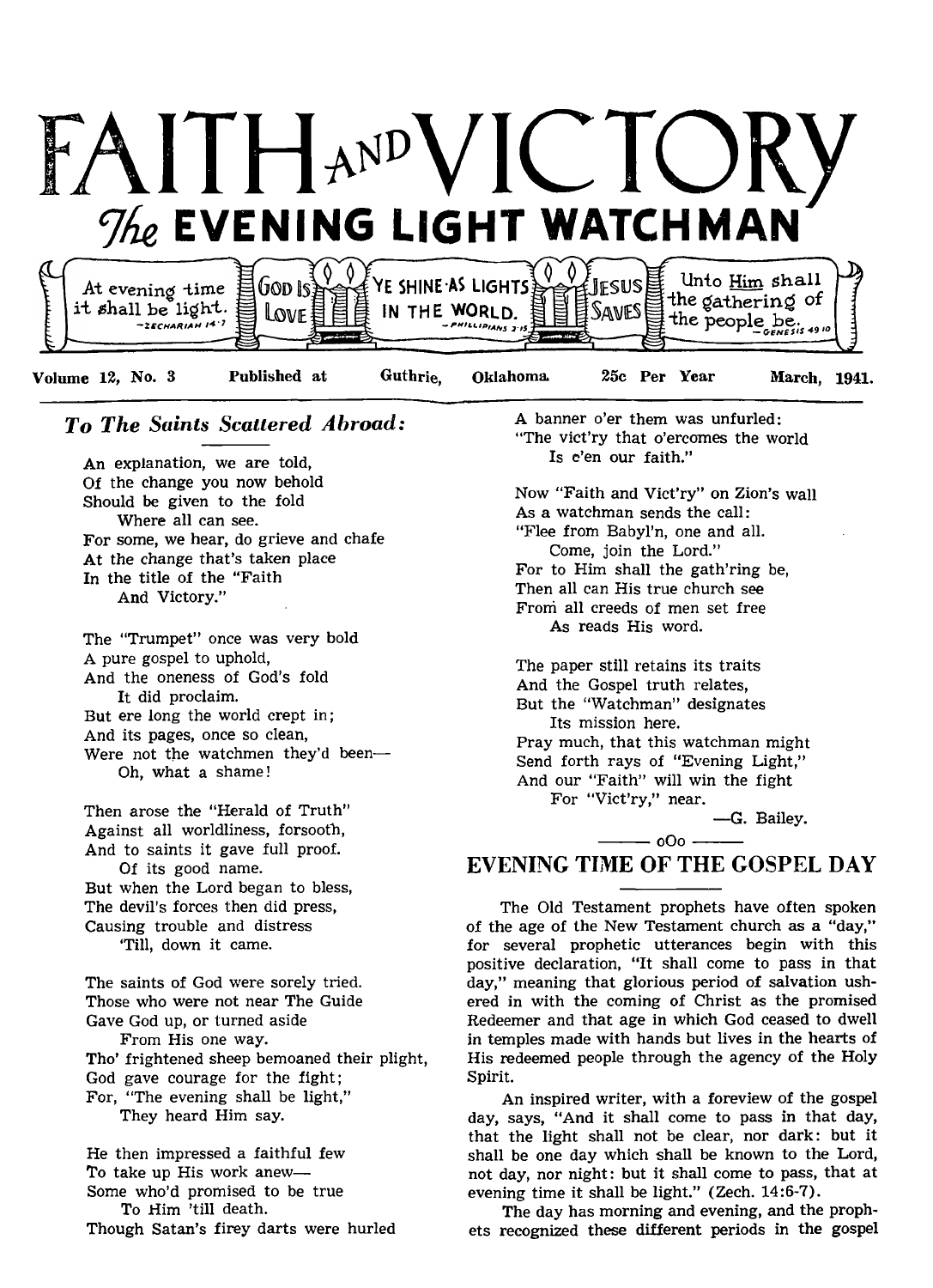day. The prophet through prophetic vision writes, "He calleth to me out of Seir, Watchman, what of the night? Watchman, what of the night? The watchman said, The morning cometh, and also the night." (Isa. 21:11-12). The night or darkness represents error, while the clear light represents the truth. The night precedes the morning, and before the light of Christianity arose, there was a period of 400 years during which the night of sin and error covered the earth. Of this time the prophet says, "For, behold the darkness shall cover the earth, and gross darkness the people;" and then of the coming of the "morning" gospel light he further declares that "the Lord shall arise upon thee, and his glory shall be seen upon thee. And the Gentiles shall come to thy light, and kings to the brightness of thy rising." Isa. 60:2-3. Of its fulfillment we read, "The land of Zabulon, and the land of Nephthalim, by the way of the sea, beyond Jordan, Galilee of the Gentiles; the people which sat in darkness saw great light; and to them which sat in the region and shadow of death light is sprung up." Matt. 4:15-16. From the day of Pentecost the church was filled with holy power. The gospel was preached fearlessly. Persecutions could not destroy it and Christianity prevailed.

This glorious morning was not to last for long. As forseen by the watchman, the clear light would be followed by the "night." In church history this is known as the great apostasy or Dark Age, of which Jesus and the apostles gave ample warning. They spoke of a falling away after their departure (Acts 20:29-30; 2 Pet. 2:1-2) and the rise of false prophets. The messages given to the churches of Asia show clearly this falling away. The sun had gone down at noon, so to speak.

Then according to the first text in Zechariah, there was to follow a cloudy day, "one day which shall not be clear, nor dark: but it shall be one day which shall be known to the Lord, not day, nor night." This would mean a period when truth was mixed with error. The Reformation beginning with Luther in the Sixteenth Century was a point when a few principles of truth were discerned and embraced. Then followed a gradual restoration of truth to the church under Wesley and others. However, enough erroneous teachings and false conceptions still existed to prevent God's people from dwelling together in one fold. Protestant divisions and sect-making increased. False shepherds divided and scattered God's flock. They wandered from hill to hill. Denominational walls had disorganized and hid from view the one body of Christ, His church.

Considering this confused condition, how glad we are that God said through the prophet, "At evening time it shall be light." Truly we can say that we are in the evening time of the gospel day with the coming of the same light which shone in the morning era. Under the divine anointing of D. S. Warner since then, and will continue to grow brighter. But when people refuse to walk in the light, they go into darkness, put out the light they did have, and become a sect among the sects, as has been the case with the Lutheran and Wesleyan reformations.

It is sad to acknowledge that, generally speaking, this condition has happened to the "Trumpet" movement. The call to come out, still applies to all God's people, and we are glad to say that in recent years during this shaking time that numbers who had been barely existing on "short pastures" are returning "to Zion with songs, and everlasting joy upon their heads." (Isa. 35:10).

In the morning time the persecutions caused the light to shine brighter and the truth to spread. We might well exocct the same in the evening time. Are you ready for Satan's final assult? Are you free from every human band and settled in the church against which the gates of hell cannot prevail?

> "Brighter days are sweetly dawning, Ch. the glory looms in sight. For the cloudy day is waning And the evening shall be light."

—L. D. Pruitt.

"There are several kinds of dumness. One is her'ditary; no one so born is responsible. Some have vsense, but do not use it. They are just plain dumb.

 $-000-$ 

"A man who has a son and goes hunting or fishing on Sunday, and expects his boy to go to Sunday School and Church, is just plain dumb.

"The mother who has small children, but leaves them with a hired girl, while she plays bridge two or three times a week, and expects those children to be good citizens and Christians, is just plain dumb.

"The church member who gets his feelings hurt over something a preacher says and stays awav from church service, thereby weakening his influence and hurting himself, is just plain dumb.

"The head of the family who expects his children to be religious while he swears, gambles, drinks, and tells smutty stories, is just plain dumb. There is too much sending and not enough taking. No wonder the roadhoures, which are the devil's workshops, are crowded each Sunday night." — Selected.

# $-000-$ TRUTH

"Then said Jesus to those Jews which believed on him, if ye continue in my word, THEM are ye my disciples indeed; and ye shall know the truth, and the truth shall make you free." John 8; 31, 32,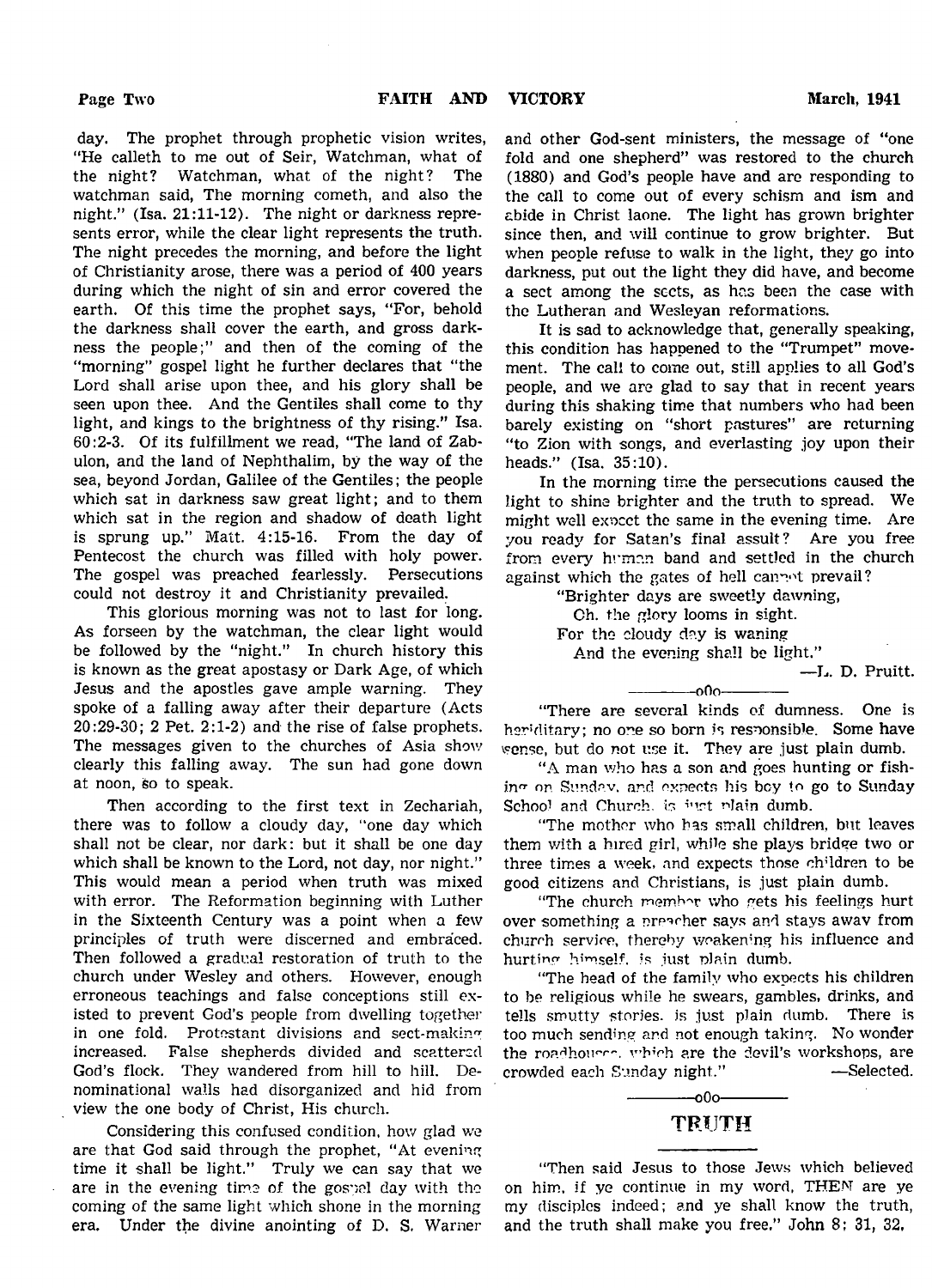# What is Truth?

"Jesus saith unto him, I am the way, the truth, and the life; no man cometh unto the Father but by me." Jno. 14: 6. "If the Son therefore shall make you free, ye shall be free indeed." Jno. 8: 36. Those unbelieving Jews answered Him, "We be Abraham's seed, and were never in bondage to any man; how sayest thou, ye shall be made free?" Jesus answered them, "Verily, verily, I say unto you, whosoever committeth sin is the servant of sin, and the servant abideth not in the house forever; but the Son abideth ever." Jno. 8: 33-35. "Sanctify them through thy truth; thy word is truth, and for their sakes I sanctify myself that they also might be sanctified through the truth." Jno. 17:17-19.

# Standard of Truth

Then if the Word of God is the standard of truth, why should man lower the standard, let down, and compromise with the world, the flesh or the devil, lose favor with God, and iinally lose his soul? And not only that, but influence others, cause them to lose their gospel freedom, and go down to eternal destruction with them. Dear reader, do you remember when you first embraced this precious truth, how free you felt, how happy you were, and what a carefulness it put within you, that you might please God in all things, and make heaven your home? or have you like many, put your hand to the plough, looked back, and become unfit for the kingdom of God? Luke 9: 62. "Stand fast therefore in the liberty wherewith Christ hath made us free, and be not entangled again with the yoke of bondage." Gal. 5: 1. Dear reader, do you remember when we were down in sectarian bodies, how we were yoked up with them and under bondage to their creed? Then God in his tender mercy brought this precious truth to us and set us free. Now shall we go back and build again that which we have destroyed? If so, we make ourselves a transgressor. Gal. 2: 18. Some may say, we never went back and joined sectism; we call ourselves the Church of God. We may say that, and yet be the greatest sect in the world. Sad to sav, neverthe'ess true, the G. T. movement has done that very thing— iust as much pride, iust as much seeking for honor and fame: in fact, just as much conforming to the world, as sectism itself. Where is that simple, plain, humble, transformed life that Jesus and his discinles lived, or that God's people lived 40 years ago? "Take heed, brethren, le^t there be in any of you an evil heart of unbelief, in departing from the living God, but exhort one another daily, while it is called today, lest any of you be hardened through the deceitfulness of sin. For we are made partakers of Christ, if we hold the beginning of our confidence steadfast unto the end." Heb. 3: 12-14.

## Why Should Wc Take Heed?

Because the devil as a roaring lion, walketh

about, seeking whom he may devour. (1 Pet. 5: 8). Beloved, it is a very sad thought to realize that many of our brethren that were one time so warmhearted and true, so humble and consecrated, went forth preaching the gospel of Christ, trusting God for all their need, and not taking the honor of being called Rev., or D.D. But now how is it? It seems to me if it were possible it is enough to make angels weep. "But it is happened unto them according to the true proverb, the dog is turned to his own vomit again; and the sow that was washed to her wallowing in the mire." Read 2 Pet. 2:20-22. Beloved, let us be mindful of the words spoken by the holy prophets and of the commandments of the apostles of the Lord and Savior. (2 Pet. 3: 2, 3). I am sure if we keep lifting up the blessed standard of truth, it will keep us free from the yoke of bondage.

I am as ever your Brother for the old-time gospel of truth, —H. W. White.

# DRIFTING

DRIFTING—Where? Out to eternity—the ocean without a shore, the beginning without an end. Oh. friend! drifting to the dark night without a morning—out to taste the Second Death and feel the just judgment of the God you have spurned or neglected with soul-destroying indifference. Drifting on the broad bosom of the fast-flowing river of time, driven by the sins you are cherishing every day, in spite of these seven tremendous facts:

God loves you—

"For God so loved the world that he gave his only begotten Son, that whosoever believeth in him should not perish, but have everlasting life."— John 3:16.

Christ has died for you—

"Christ died for our sins according to the Scriptures."-1 Cor. 15:3.

The Holy Spirit is striving with you—

"He will convict the world of sin, because they believe not on me."— John 16:8-9.

The people of God are praying for you.

The servants of God have been commissioned to give you this solemn but loving message.

The angels of God are waiting to sing over your soul repenting—

"There is joy in the presence of the angels of God over one sinner that repenteth."—Luke 15:10.

And this greatest of all Gospel facts: You can be saved from your sins this very moment, if you will—

"Behold, now is the accepted time; behold, now is the day of salvation."  $-2$  Cor. 6:2.

"Believe on the Lord Jesus Christ, and thou shalt be saved."— Acts 16:31.

DO NOT DRIFT-For, "How shall we escape, if we neglect so great salvation?"— Heb. 2:3.

Oh, friend! trust Him, only trust Him, ere it is too late. — Sel,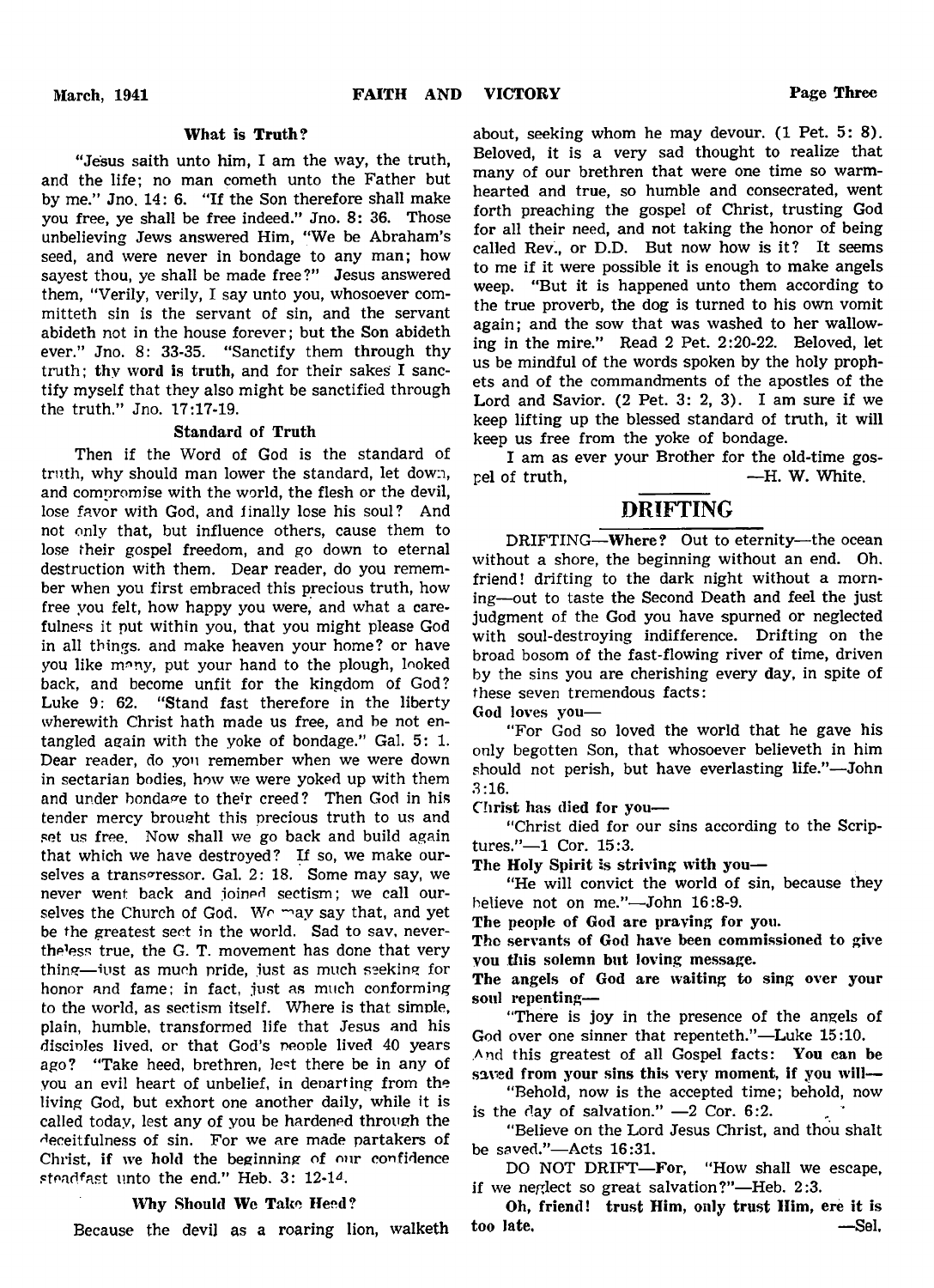# " FAITH AND VICTORY" 16 PAGE HOLINESS MONTHLY

An exclusive, full gospel paper printed and sent out in the name of the Lord Jesus Christ in the interest of all Christians, which body of believers constitute the one and only true Church of God.

This non-sectarian paper is edited and published each month (except August of each year which is Camp Meeting month, and we omit this month to attend these meetings) by Fred Pruitt, assisted by Mary A. Pruitt, and other consecrated workers at FAITH PUBLISHING HOUSE, 920 W. Mansur Ave., Guthrie, Okla.

(Entered as second-class matter June 30, 1930 at the Post Office at Guthrie, Oklahoma under the act of March, 3, 1879.) — SUBSCRIPTION PRICES—

| Twelve copies to any address, one year  2.00 |  |
|----------------------------------------------|--|

This publication teaches salvation from all sin, sanctification for believers, unity and oneness for which Jesus prayed as recorded in John 17:21 and manifested by the apostles and believers after Pentecost. By God's grace we teach, preach, and practice the gospel of the Lord Jesus Christ, the same gospel which Peter, John, and Paul preached, taught, and practiced; including the Divine healing of the body. James 5:14, 15.

According to the teachings of Christ and the apostles, we are convinced that war and fighting is wrong. For this reason, we are conscientiously opposed to the taking up of carnal weapons to do injury to any of God's human creation under any and all circumstances.

Its motto: Have faith in God. Its object: The glory of God and the salvation of men; the promulgation and restoration of the whole truth to the people in this "evening time" as it was in the morning Church of the first century; the unification of all true believers in one body by the love of God. Its standard: Separation from the world and entire devotion to the service and the will of God. Its characteristics: No discipline but the Bible no bond of union but the love of God; no test of fellowship but the indwelling spirit of Christ; and separation from all human organizations that are not authorized in the Word of God.

Through the Free Literature Fund thousands of gospel tracts are published and sent out free of charge as the Lord supplies. Cooperation of our readers is solicited, and will be appreciated in any way the Bible and the Holy Spirit teaches you to do or stirs your heart. "Freely ye have received, freely give." Read Exodus 25:2; 1 Chron. 29:9; 2 Cor. 9:7; and Luke 6:38.

Free-will offerings sent in to the work will be thankfully received as from the Lord and used in the furtherance of the gospel work as God directs unless otherwise specified. All personal checks and Post Office Money Orders should be made payable to Fred Pruitt, or to FAITH PUBLISHING HOUSE.

## 920 W. Mansur A re., Guthrie, Oklahoma

# *Editorials*

The work in the "Lord's Print Shop" is progressing nicely under the supervision of the Spirit of God, and our souls are rejoicing in Him who governs the universe. At this writing, all the workers here are spending long hours in the "Print Shop," and the office rooms, because two of the workers are away at present. Bro. Hyrum Ray, who has been with us for many months is making a trip to Tennessee on business, and will visit with his parents and other friends and relatives while gone. He will perhaps be gone two months or more.

L. D. Pruitt and his family and Frances Pruitt left Feb. 3rd for Calif, where they expect to be for six weeks. They took a good supply of tracts and back numbers of the "Faith and Victory," and will do what they can to scatter the gospel along the way. With these workers away, it lessens the office force so that those of us who are left here need more grace and strength from God to keep the work up as it should be. We ask your prayers.

ooooo

We have been receiving some very encouraging letters from our readers of late, and they tell of how wonderfully the Lord is working with the tracts and papers. Some are getting saved and others are clearing up from man-made churches and human organizations and all worldliness and are coming clean for God—just abiding in Him, and being led by His Spirit. This makes their souls happy and free. One sister who is laboring for the Lord in the hills of Ky. tells of how the Lord is blessing those dear souls there, and what a great part the literature is doing in bringing light and truth to precious souls. Truly, God is bringing his people out of confusion and strife to shine as His body in this evening time. Jesus compares his followers to a " City set on an hill that cannot be hid." And we are persuaded that God will have a people before He bursts through the clouds that will fill the Bible description of his family or church. They will be fitted and framed together for an habitation of God through the Spirit. The Spirit of God is now calling them out of all sects and creeds of men and they, his children, will be despised and hated more and more as we near the closing up period.

We are exhorted to be of good cheer and look up for our redemption draweth nigh. "For our conversation is in heaven; from whence also we look for the Saviour, the Lord Jesus Christ: who will change our vile (decaying) body, that it may be fashioned like unto his glorious body, according to the working whereby he is able even to subdue all things unto himself." Phil. 3:20, 21.

A brother in Minn, sent me a clipping from a paper which told about a certain cult, the members of which believe the Bible teaches them to pick up serpents. As a result of doing this, three of them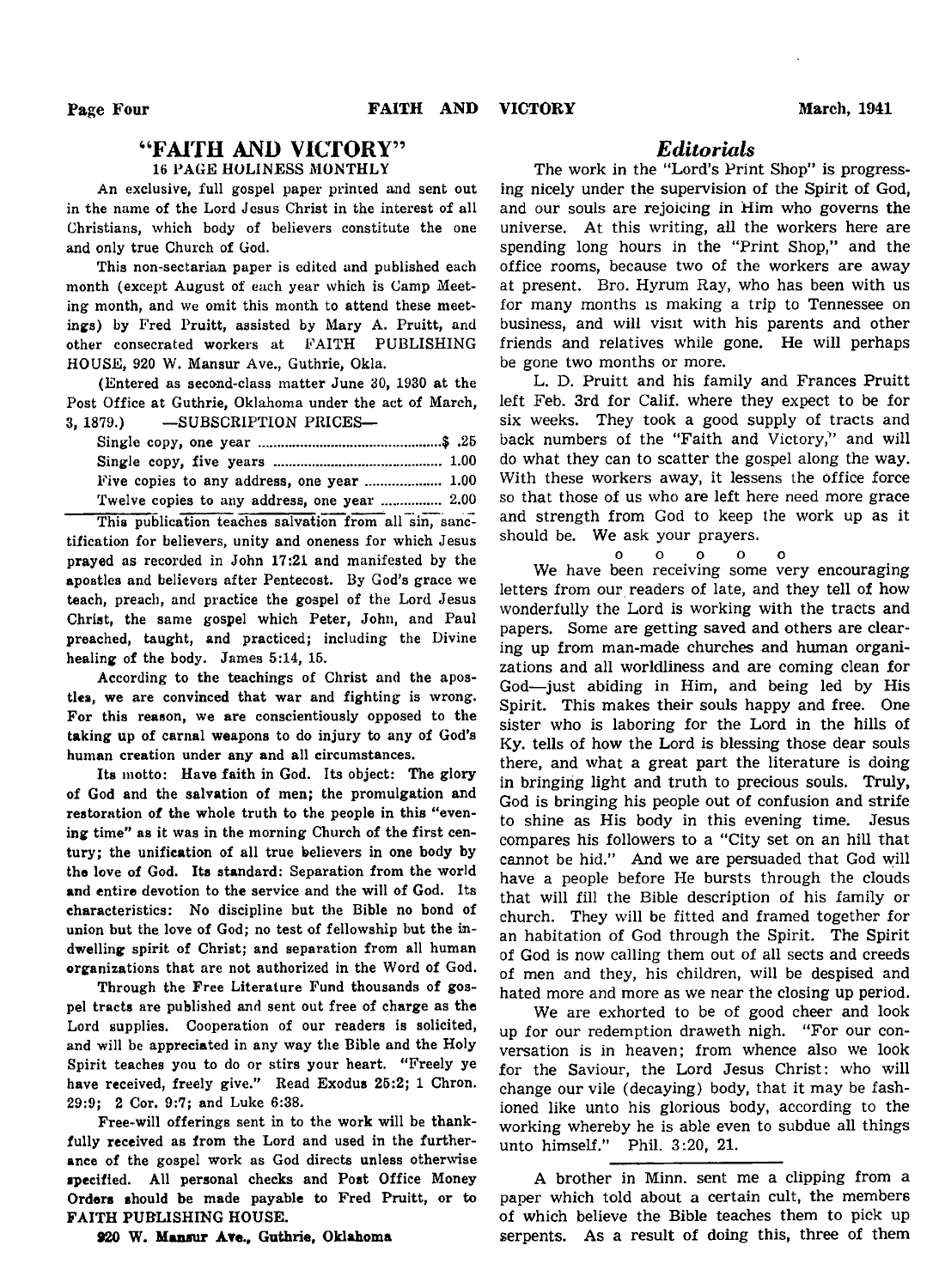had been bitten and one was in a critical condition. They try to make the scripture found in Mark 16:18 our own interpretation on it] only let us be called by thy name, to take away our reproach." (By taking his name we can make people believe that we are of the true Seed and not bastards). The right name of the church has become so universally known that many religious cults are taking the right name to cover up their falseness and in this way Satan hopes to keep the people in confusion, separated and divided; but God will pull the cover off in due time and the truth of the Rod of God will swollow up all these others, and the true church will shine as in the morning time.

$$
0\qquad 0\qquad 0\qquad 0\qquad 0
$$

We made mention in last month's "Faith and Victory" that we were expecting to make some changes in the name of the paper as the Lord was working and revealing His will in the matter.

We have been faithfully looking to the Lord to lead us clearly so whatever we should do would have His approval upon it. So we have made some changes in the heading, but it will continue to be called the "Faith and Victory." The "Evening Light Watchman" will designate a portion of his mission to us and reveal a God-given burden upon our hearts, as we are truly burdened for the gathering together in oneness of all God's dear sanctified ones which is according to all the teachings of God's precious book.

In John 17:21, Jesus teaches and prays, "that they all may be one." In the first chapter of 1 Cor. Paul earnestly entreats the brethren by the name of the Lord Jesus Christ "that ye all speak the same thing, and that there be no divisions among you; but that ye be perfectly joined together in the same mind and in the same judgment." Brethren, Christ is not divided. You must rend the body to make division, and when you make division you are offending some of God's little ones. Jesus says, "It is better for him that a mill stone were hanged about his neck, and that he were drowned in the depths of the sea." (Matt.  $18:6$ ). God forbid that we should be a partaker with those that do such things. If all sanctified ministers and members of his body would obev the scriptures in the fourth chapter of Ephesians which reads, "I therefore, the prisoner of the Lord, beseech you that you walk worthy of the vocation wherewith ye are called, with all lowliness and meekness, with longsuffering, forbearing one another in love: endeavoring to keep the unity of the Spirit in the bond of peace:" and also in the third chanter of Col., 12th verse, "Put on therefore as the elect of God, holy and beloved, bowels of mercies, kindness, humbleness of mind, meekness, longsuffering; forbearing one another and forgiving one another, if any man have a ouarrel against any: even as Christ forgave you, so also do ve. And above all these things put on charity, which is the bond of perfectness, and let the peace of God rule in your hearts, to the which ye also are called in one body; and be ye thankful.

substantiate their belief. If they are going to take this scripture to mean for them to deliberately pick up serpents, why not believe the other words in the same verse which is connected with it and drink some deadly poison? for the Word says neither of these shall hurt them. The fact is, the scriptures do not mean for us to deliberately pick up serpents and thereby tempt God. Jesus rebuked such a spirit as that, and said to Satan, "Thou shalt not tempt the Lord thy God." (Matt. 4:7). We have a record in the Bible which explains this scripture and clearly gives us the proper meaning. We find it in Acts 28, where Paul was bitten by a venomous viper. It is said that the viper came out of the heat and fastened on his hand, but he shook the beast off into the fire and felt no harm. We believe this scripture, but not in a way to tempt God. If we should accidently pick up a serpent or drink some deadly poison through mistake, we could pray to God and it would not hurt us. We have many records of just such things taking place in recent years, but there was no tempting God connected with it.

The other scripture they gave for such actions is found in Luke 10:19, which reads: 'Behold, I give you power to tread on serpents and scorpions, and over all the power of the enemy: and nothing shall by any means hurt you." They take this scripture to mean literal serpants and scorpions, when he is talking about the poison and stinging spirits of Satan that sting and poison souls. I thank God that He does give his saints power over such spirits, and keeps us clean and free from all the poison imps of Satan, and they cannot hurt us, praise the dear Lord! They remind me of a boy who was under the influence of the false doctrines of "Jehovah Witnesses." He believed the scripture in Matt. 5:30 meant to cut his literal hand off if it offended him. So he took an ax and deliberately cut it off. This scripture has no reference to cutting off our literal hand or plucking out our literal eyes; but it means: when those things which we love and love to do naturally, get in our way of pleasing God and become offensive to the Christ life in our souls, we should cease from doing them, and cut ourselves loose from them, even  $\cdot$  though it might be like cutting off a hand or plucking out an eye.

This religious cult called themselves "The True Church of God." Just think of a religious cult teaching and doing so many things contrary to the truth of God's word, and then calling themselves, "The True Church of God." Surely, the prophecies found in the fourth chapter of Isaiah is being fulfilled in these last days. It reads: "And in that day [th's gospel day] seven women shall take hold of one man, saying, We will eat our own bread [just take what we choose of the word] and wear our own apparel: [put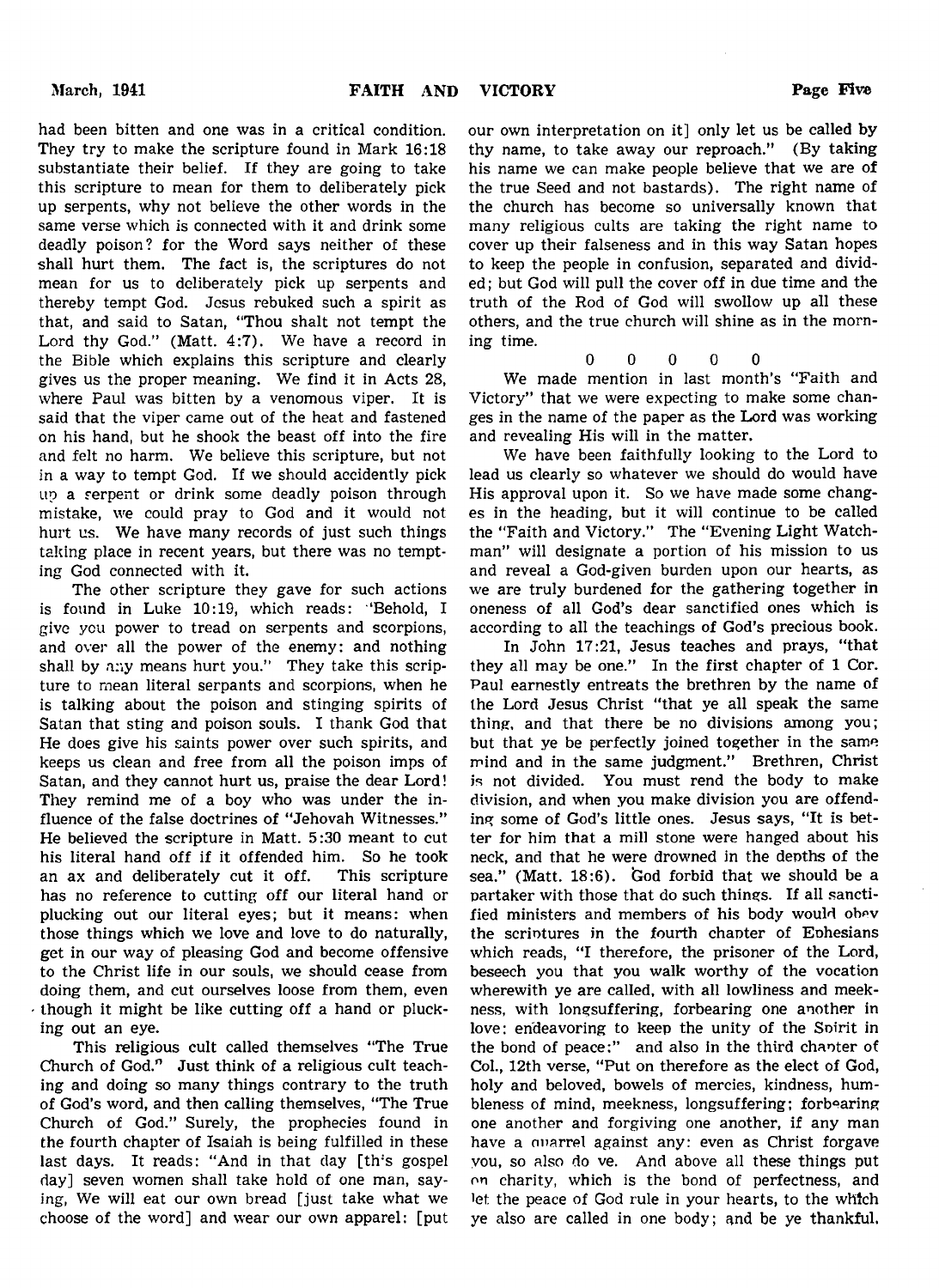Let the word of Christ dwell in you richly in all wisdom; teaching and admonishing one another in psalms and hymns and spiritual songs, singing with grace in your hearts to the Lord. And whatsoever you do in word or deed, do all in the name [or interest] of the Lord Jesus, giving thanks to God and the Father by Him."

I say if all would obey these scriptures, it would certainly do away with much division. The spirit of the true child of God is always grieved when any division is made, and they want to see the thing that caused the division taken out of the way. There is no real saint of God like the woman who wanted Solomon to divide the child. They would much rather suffer themselves than to see any division made. Let us all take an examination in the light of God's truth. There is only one way by which any one can get out of the divisions and creeds of men, and that is to obey the word and "Come out of her," and separate yourself from all worldliness and abide in Him alone and let his spirit lead you into fellowship with God's free people. The way of the Lord is much too straight for most all professors, for they seem to be unwilling to crucify and put to death the deeds of the body, and at the same time receive the scoff and scorn of proud professors, and they just will not take up the cross and follow the Lord. Consequently, there will be no crown for them. "O why should the spirit of mortal be proud? The rich and the great, the small and the poor all mingle their bones together and in dust are laid, Oh, why should the spirit of mortal be proud?"

# - 000 -*Obituaries*

Sarah Ethel [Mackey (Caudel)] Wilson of Greenfield, Mo.; daughter of Elijah and Nancy Mackey was born Oct. 6, 1886, died Feb. 7, 1941; age 54 years, 4 months, 1 day.

She was married to Newton Caudel June 24, 1902, who died March 8, 1914.

To this union were born five children: Edwin Hugh, living; and Freddie Leon, Ruth Leone, Margaret Ellen, and Naomi Pearl who preceded her in death.

On August 11, 1916 she was married to John W. Wilson to which union were born three children. One son, John W. Jr. preceded her in death.

..Those surviving are her husband, John W. Wilson; three children, Edwin Hugh Caudel of Joplin, Mo., Ruby Fern Wilson and Mary Frances Wilson of the home; two step-daughters, Mrs. Floy Woolery of Shawnee, Okla, and Mrs. Dovy Powell of Stinett, Texas; four step-grandchildren; her mother, Mrs. Nancy Duffy of Web's City, Mo.; one sister, Mrs. Pearl Olson of Sioux City, Iowa; and one half-sister, Mrs. Nancy Chester of Webb City. Mo.; and many other relatives and friends.

Sister Wilson embraced this truth early in life and always held to the true way. Some of her last words to the. family and friends were " Be careful and true." She said she was ready to meet her God. She said she could hear little children singing then fell asleep in Jesus.

\*■ Funeral services were conducted by Bro. Sam Barton of Tulsa, Okla.- Scripture text found in John 14:1, 2, 3. It is with a saddened heart that I write these few lines to be read at our dear Sister Wilson's funeral. Her last request was that I use the text that is found in 1 Kings 2:1-3; and because I was not able to conduct the funeral service, I am writing these lines.

Scripture as follows: " Now the days of David drew nigh that he should die, and he charged Solomon his son, saying, "I go the way of all the earth: be thou strong, therefore AND SHOW THY SELF A MAN and walk in his ways, to keep his statutes, and his commandments, and his judgments, and his testimonies, as it is written in the law of Moses, that thou mayest prosper in all that thou doest and whithersoever thou turnest thyself."

The scripture was selected by Sister Wilson as her last message to her precious children and especially to her boy, whom she loved more dearly than her own life.

May the God of love comfort and heal the broken hearts of this loving husband, and precious children is the prayer of one that loves you. — Bro. R. M. Porter  $0 - 0 - 0 - 0 - 0 - 0$ 

Pernis Clorenzy Francisco was born in Okmulgee County, Oklahoma Dec. 14, 1920 and was called to his reward Jan. 2, 1941 at the age cf 20 years, and 18 days. He leaves to mourn his passing his father and mother, five sisters and seven brothers all of Bakersfield, Calif.

Following is a letter which he wrote to his father before his death.

San Jose, Calif., Nov. 25, 1940.— Dear Father: I received the letter which Mother wrote me and was glad to hear from you all. I also received the package which you sent me.

Father, I am happy because I know it is well with my soul since the Lord made me whole. I am encouraged to press on amid strong temptations. I am happy, Father when I look over the path I behold how the Lord's wide arms of mercy held me. I am not happy to be in jail. I am happy because Jesus has redeemed me from sin. Father,  $I$  don't regret the life I gave up. I am happy to know my Redeemer liveth; not only liveth, but liveth in me. When I look over my past life I say to mysen, what a fool I used to be. You wrote to me and told me not to worry. I am not worring and don't want you to worry either. I am happy because I know it is well with my soul. I am glad that conditions weren't any worse than they were. Father, conditions could have been worse on various lines. I often think what a youn ster can fall into by not being obedient. Sometimes I think to myself, one word would have mended this and that is "obedience." But over all that I am happy because I know that God is a prayer answering, mind giving, and a nerve building God. Father, I thought to myself, Well, I believe I will have a doctor to examine me. I knew that I was doing wrong, but I just couldn't stop. A thought came to me, unless you give up all, you never will stop. The enemy said to me, " Are you going to give up all those things?" Then I thought to myself, what will be my profit if I don't give them up. Then I said, Lord, help me to give those things up. He dug them out by the root and put a willingness in my heart to follow him all the way. I can say from the depth of my heart, Old world, I am through with you. I go to bed in peace at night and get up in peace.

"Jesus has taken my load of sin

Such love no tongue can tell!"

I desire your prayers that I live a life that I'll not be ashamed of. Your son, Clorenzy.

We thought this letter world be a help to both young and old. Sis. Lillie M. Chandler,

o o o o o Bro. B. J. Douglas was born in Shelby County, Tenn. April 16, 1877; died Feb. 8, 1941 at his home, 1417 N.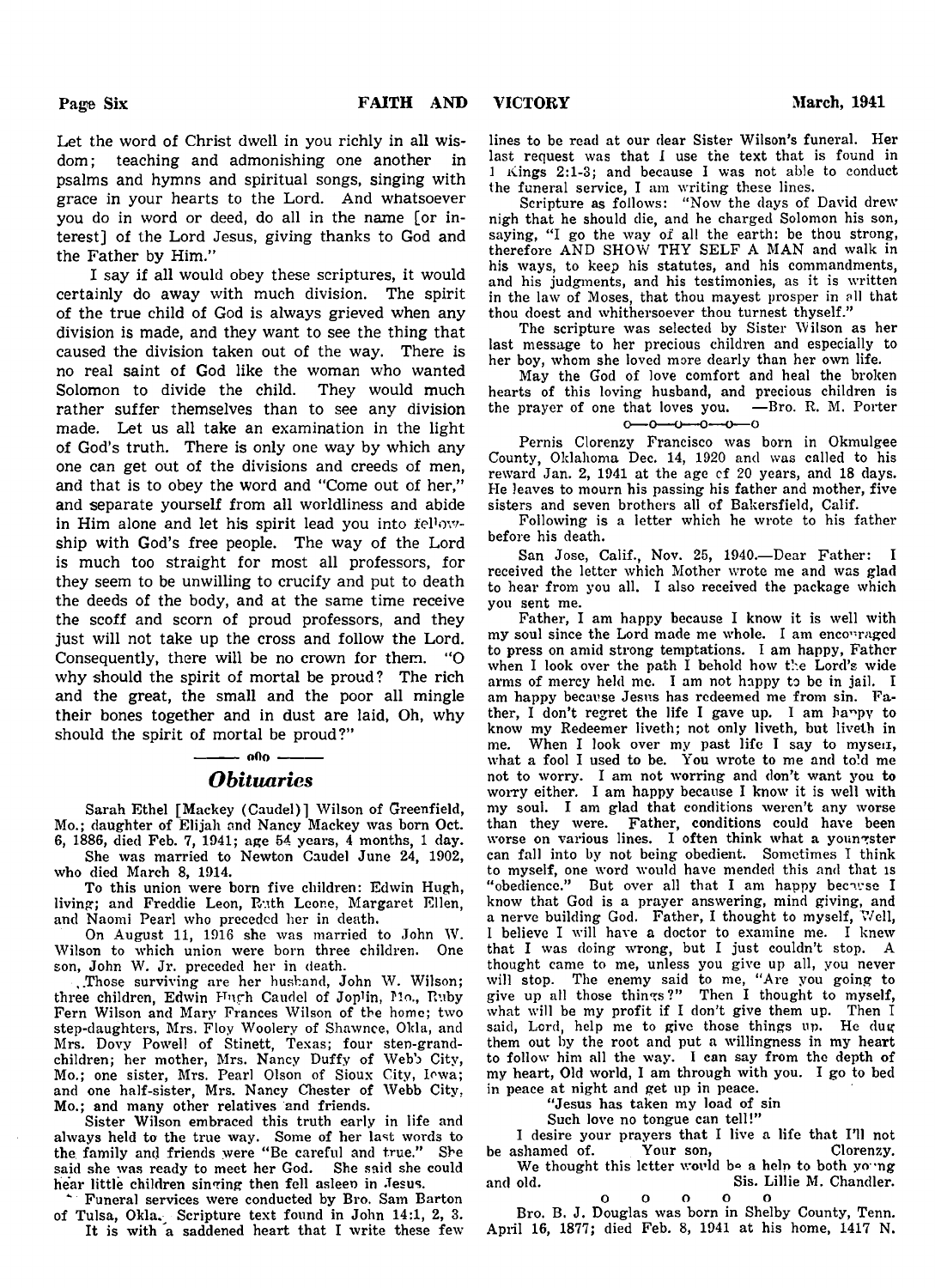Madison Place, Tulsa, Okla.; age 63 years, 9 months, and 22 days. In his early life he moved to Conway, Ark. He married Miss Hattie Walker. To this union were born eight children, three girls and five boys. Four children preceded him in death. In 1908, he moved to Boley, Okla.

In his younger days Bro. Douglas united with the Methodist church. Later he heard the full gospel preached, which he joyfully accepted, and was saved in the Church of God, 1914, and sanctified; after which God called him to the ministry, to which call he was faithful unto the end. Like Paul, he fought a good fight, and finished his course.

He leaves a wife, four children, one sister, one brother, ten nephews, twenty-two nieces, four grand children, and a host of saints and friends to mourn his departure. But we sorrow not as those who have no hope.

" We loved him, but God loved him more,

And called him to that shining shore

Where the pearly gates were opened wide

Through which he was born to the Saviour's side."

Funeral sermon was preached by Bro. U. Phillips assisted by Bro. S. Barton and others. Text: Rev. 14:13. The body was laid to rest in the cemetery near Boley, Okla.  $-000-$ 

## BOOKS AND BOOKLETS

"An Appeal to Reason" by George Peek on Revelation, 60 pages ............................................... 25 cents

1940 Issue of "Faith and Victory" bound with paper cover ....................................................... 35 cents

"What a Mighty God We Serve," 28-page booklet. Six for ten cents or eighteen for 25 cents.

A sixteen page folder, illustration of the Church with article on Church and two Church poems on back of picture. Two dozen for 25 cents or 150 for one dollar.

A twelve-page tract entitled "Results of Immodesty." Free in limited quantities. Send postage.

## —NOTICE—

A. Q. Bridwell, 223 College St., Popular Bluff, Mo. desires that you send coin instead of stamps when you send for his book entitled, "Symbols, The Key to Revelation." This sixty-page book is only twenty-five cents (25c) post paid to you. If you like prophecies and Revelation you will like to read it.

Neosho, Mo.—To all the saints everywhere, Greetings: I have felt for some time I should write you and let you know we are still in the battle of faith for the Lord and aim to be fighting when He comes. First, I want to thank the saints and friends for the many Christmas cards we received. We were not able to respond to them, but we did appreciate them very much, and the Lord bless you every one, and I know He will.

We have been working on your pavilion and have it about ready for the shingles. Though there is much yet to be done, it has been wonderful how the Lord has helped us with the work, as it has been very heavy. There were large timbers to go high in the air, and I am sure the Lord was under the low end of every one of them, for we got them all up in fast

time. We plan to have the pavilion all ready for you when you get here for the meeting the last two weeks of July; so be ready and come on. I feel in my heart now that we are going to have the best meeting yet. Don't let the devil hinder your coming, for it will strengthen you to meet all the saints once more and enjoy their fellowship. We want you to feel this camp ground and pavilion is yours, for it is; and it is to your interest to have it here. It is your privilege and right to enjoy it to the fullest extent. So as we have opportunity, let us be an encouragement to each other by gathering in the fear of God to worship Him in true holiness and truth. We have joyfully taken the task and obligation of building the pavilion, and we have surely enjoyed the work very, very much, though I have suffered every day since September, 4, 1939. While I have had much hurting to bear, I am thankful I have had grace to bear it all. I ask you to continue to pray for me. Though it should be suffering all the way, I have the cost counted. The thing I want is healing if it be the Lord's will; and if not, I want grace to bear it and keep sweet while I do it, and I know it is for me. I am encouraged to follow on till the end. I, hope this will have some effect for good upon your hearts and encourage you to live on and meet us in glory; for the race is on and we are running it as best we know. Good-bye, and God bless and be with you all in all the scenes of life.

I am yours in the "faith once delivered to the saints," — Bro. Strech.

# $-$  NOTICE  $-$

Should any one have an offering which the Lord wants you to give to help in the National Camp Meeting expense, please send to the Secretary, L. D. Pruitt, 1005 W. Mansur Ave., Guthrie, Okla.

## $-$  NOTICE  $-$

Many have been receiving the "Faith and Victory paper for three months whose time will be up with this issue. A friend has been sending this paper to you for three months because he (or she) is interested in your soul's welfare. Now we are asking you to subscribe for one year. You will find a subscription blank inserted in your paper this time which will make it convenient for you to write your name and address on, and return to us with 25c in coin or stamps. We will then put you on the mailing list for one year and you will receive the paper each month. Please do this now, before you forget and neglect it. If you do not have the 25c to spare now, you may send it in any time during the year, and if you forget to pay for it we will never send you a dun. We are very anxious to get the glad tidings of the Kingdom of God to all whom we can. Your soul fed up on heavenly food will mean cheerful and happy days for you. Send your name and address, and treat your soul to a feast throughout the coming year.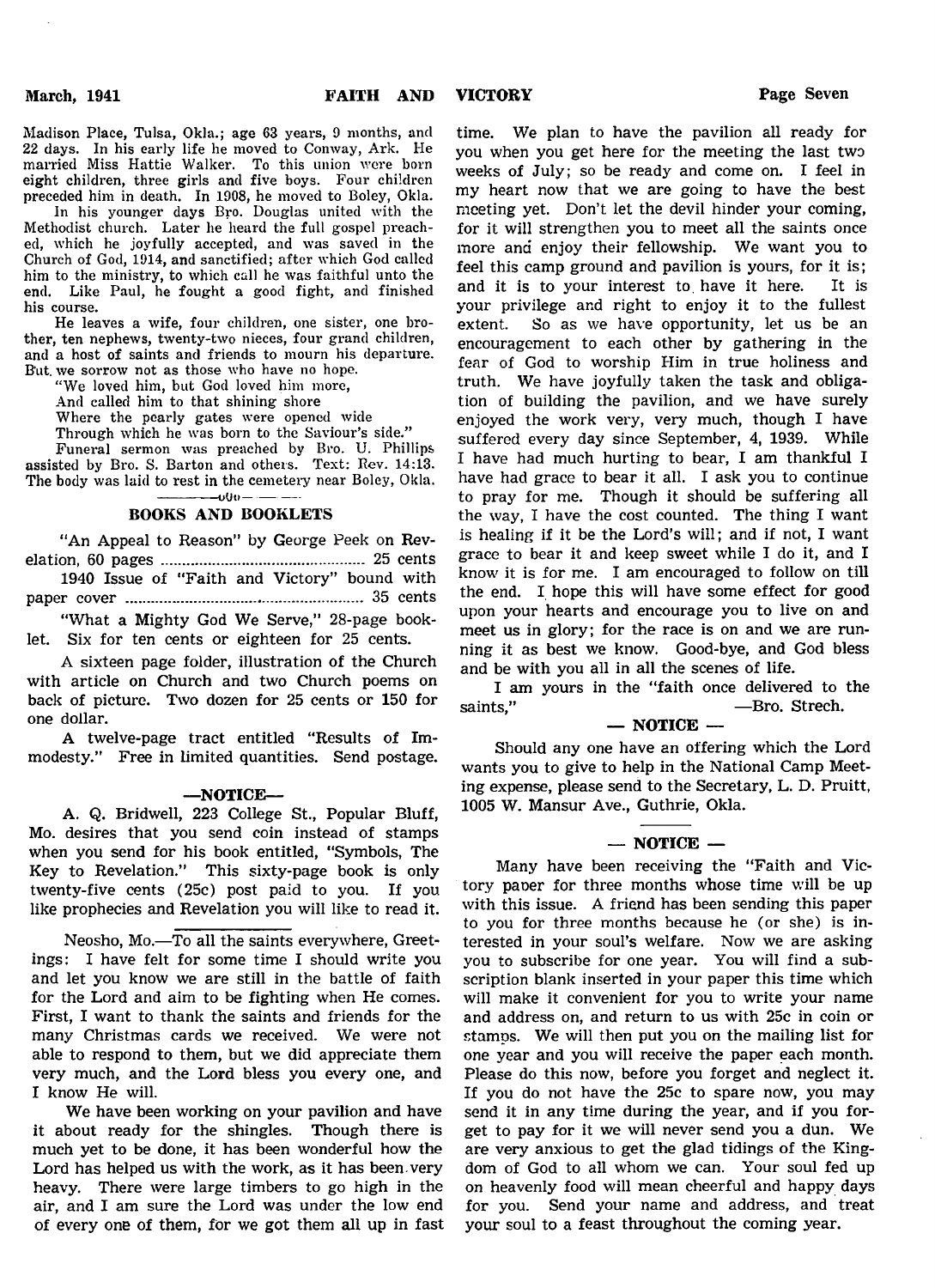# WEIGHTS

As I looked out through the window from my dining room one morning, my mind was attracted by seeing a little fire bush plucked up by the roots, which had been planted in my wife's flower garden. The wind was blowing at a gale, and the little bush seemed to make struggle after struggle to go with the wind, but was only going in circles, getting no where. Then upon examination, I saw that the old root with much earth was still attached to the bush. This, throwing it out of balance, caused it to travel in circles. Then I thought of many who have the weights of this world hanging onto them. When the Spirit of God begins to strive with them, they only go in circles and get nowhere.

I was so attracted by the struggle of the little bush, that I went outside, took the ax and severed the root and earth from it, then went back into my room to watch it take off with the wind. But, alas! it was too late. The wind had ceased to blow, and the bush seemed to lay lifeless and make no effort to move.

St. John 6:44 says, "No man can come to me, except the Father which hath sent me draw him." I thought of the many with whom God's Spirit is striving, and especially in revival meetings, make struggle after struggle to get saved and do the right thing. But, oh, that earthly thing that they are not willing to have severed from their life will bind them and cause them to travel in circles and get nowhere.

Dear saints, will you take an inventory and see if you have advanced any from where you were a year ago. If not, by close examination you will find that there is something that is hindering you from making progress in God's great harvest field. The field is ripe to harvest, and the laborers are few; Who will give their service as the soldiers do: Forsaking all they have, even houses and lands,

And gather all the sheaves that you possibly can.

If there ever were a time that the church and especially the ministers needed to bestir ourselves, it surely is now. The great catastrophes that are sweeping our land today are drawing the hearts and minds of the people from God instead of bringing them into submission to him. O, what a condition! Dear ministers, let us not trifle with the things of this world any longer, but ask God to help us to redeem the time.

Your brothers for full time in His service,

— R. M. Porter.

# $-$  0O0  $-$ AFFLICTIONS

Sin and disobedience causes the innocent to be fed on "bread of affliction." Many children who are brought into the world are the result of lust, rather than love—because of the love of pleasure more than the love of God— and they never have a chance to enjoy the peace and harmony of a home where the love of God rules; not because of any fault of theirs, but because of the fact that parents are turning their backs on what is best for them and their offspring; namely, obedience to the law of God, and nature. There is an unchangeable law, perfect and just, which rightfully demands retribution.

A young girl of my acquaintance who defied her well-meaning mother's advice, as well as the pleadings of those who loved her soul, got to the place where she was in such bodily agony that like a wild animal she bit the ones who tried to help her! God is not mocked! The way innocent children are being dressed leads to suffering, too.

Joseph, because of the sins of others, ate bread of affliction among strangers and in prison; but His loyalty to God caused him to come out a Victor.

Jeremiah, because he told the truth and warned people of their danger, was forced to eat bread of affliction. He was cast into a dungeon. Read Jer. 38.

Any one can take the broad way and go to hell if they wish; but "be sure your sin will find you out." Now is the accepted time, now is the day of salvation. God is love and it is not His will that any should perish, but that all should come to repentance.

At the present time, there are yet young men who love their country and are willing to sacrifice their lives for the cause of justice; but they are eating the bread of affliction because they do not believe in wholesale murder. This is a strange world. People are imprisoned because they kill and because they do not want to kill. If the Prince of Peace, whose birthday the world at large so elaboratelv celebrates, were ruling in their hearts, all differences would be settled without blood shed.

This same Jesus who is yet our Saviour (providing we meet conditions), who graciously invites all to repent and give Him their hearts, willing to heal, and give grace to overcome all temptation, will bring all into judgment. He was afflicted and suffered, the innocent for the guilty.

Where will you be in eternity? —Marie P. Sass

Marshall, Mich.-Dear Bro. Pruitt and all the dear saints of God: I feel led to write my testimony in behalf of the request I sent in a few days ago for my companion. We knew unless God came to our aid there was no hopes of her recovery and that in a short time. Since no one was near to call in to pray for her, I sent to Guthrie to request prayer of the saints. The request had only time to reach there when the Lord of our salvation touched her body and healed it suddenly. Praise His holy name. We truly give Him all the glory. Sbe had such spells of coughing we thought they would kill her, of a long standing lung trouble. This has been more than a week now, and she has not had a snell since. Praise our God for his great love. We also thank the dear saints for their interest in our behalf.

Brother and Sister Wm. VanZandt.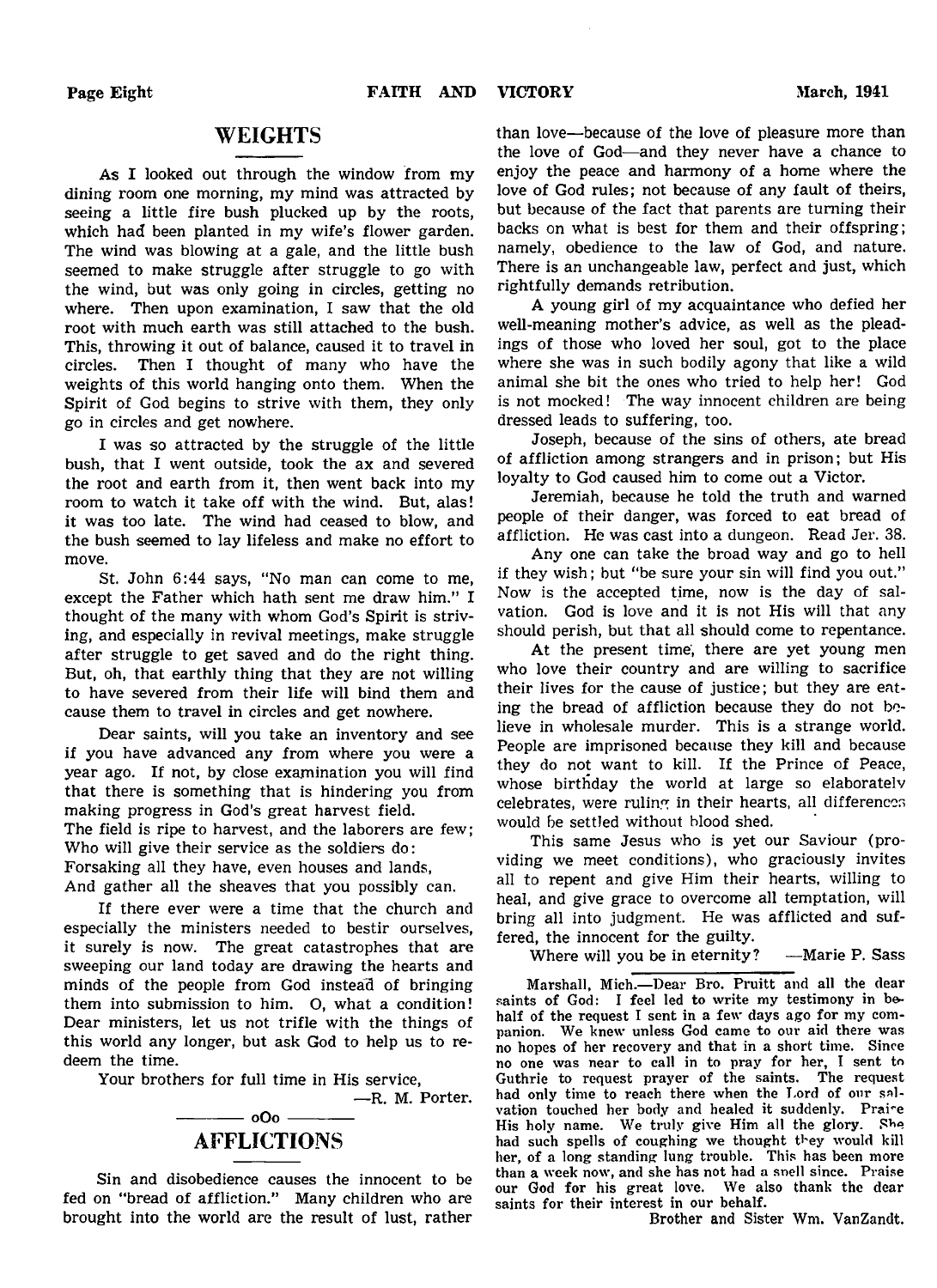# *Young People's Section*

We send Christian greetings from the "Sunshine State," California. As these lines are being written, we are visiting in the home of my wife's parents, Bro. and Sister W. I. Miles, in San Bernardino. Quite unexpectedly, the Lord opened up the way for us—Maude Hornbeck, Frances Pruitt, wife, our small son, Harvey, and myself—to meet again our close relatives and some of the saints in this state. Leaving Oklahoma City on Feb. 3rd, we stopped the first night with Bro. and Sister Francis Doolittle of Clovis, N. Mex. We were refreshed by the fellowship and association together and to know of their untiring devotion to the cause of Christ. Arriving in El Paso, Texas via Carlsbad, N. Mex., we stopped with Bro. and Sister A. G. Duncan. They are always so pleased to have the saints stop with them and extended to us a hearty welcome. Upon their request, we spent another day with them, and visited a sick lady across the Rio Grande in Old Mexico. Arriving in San Bernardino on the 7th, we had traveled 1,657 miles and distributed a large stock of papers and tracts to people in towns, filling stations and various points along the way. On Sunday, the 9th, we met with the saints of Bro. Gene Harmon's congregation in Glendale. If the Lord wills, we expect to visit other congregations and saints before returning to our home in Guthrie, Okla. We thank the Lord for answering prayer in giving us protection from highway dangers and car trouble so far, and we are trusting Him for the future. Pray for us.

## $0 - 0 - 0 - 0 - 0$

We are contacting a few young saints who are standing firm though the tide of the world is pulling strong. It is easier to keep full of courage when others are faithful, but when some begin to lose their vision and falter, there is a stronger influence against those who would continue to walk in the light of the gospel. Let us pray one for another and remember the words of John, "And now, little children, abide in him; that, when he shall appear, we may have confidence, and not be ashamed before him at his coming." 1 John 2:28. —L. D. Pruitt

We have a few 1941 "Scripture Text Calendars" left which we will post pay to you at 25 cents each.

–00ہ

Mediums River, Va.— Dear B'ro. and Sister Pruitt: I wish to say I am enjoying the " Faith and Victory" paper more and more each month. It is the only soul food I get except the Bible; because I live in a community where the truth has been preached and forsaken by almost everyone. The truth was preached hore eleven years ago and after divisions, separations, strife, etc. I am left here alone to fight the battle with God. I am glad to say that God is a present help in time of trouble, and a source of encouragement to all who have His Spirit in their hearts. So many people wonder when reading spiritual pieces and testimonies, " Why can't I have that peace too?" I am afraid it is because they haven't given up all for God and gone all the way with Him and done everything He wants done. His plan was laid before we were born and none can change it. People try to change it and call their way the Lord's way, but that doesn't make it true. It is just like He laid it, and will be forever and ever regardless of what man says. There is only one way and that is the Bible just like it reads—the strait and narrow way.

I thank God for victory. It takes the true Spirit of God to give us victory over sin and continual prayer and meditation to keep us victorious. I have been saved eleven years and I shall never forget the precious experience I had with God the day He saved me. I still have it after having been fed by trials, persecutions, His Word and prayer. It takes all those to get the right "vitamins" for our soul and more too as we get light on His word. I have had many hard trials to face, but with God as my companion, it is so much easier than having the devil for a companion. Either God or the devil is our spiritual Father. We can't have both at the same time. We know who our natural father is, so everyone knows who his spiritual father is, whether he acknowledges it or not. I gladly go to God for everything. It never crosses my mind to get a doctor or buy medicine or any of those foolish things that keep poor peonle under bondage. God doesn't charge us a thing, but our old sinful, dirty life, for His services. He doesn't always answer just like we want Him to; but He knows best and answers for our good. If we serve Him, we can see His hand in all things and have confidence that He answers us according to His will. Blessings come through a storm sometimes and we can always see them afterwards if we don't give up and get frightened during the storm.

Dear saints, I request a special season of prayer by all of you who are together and saints everywhere for my husband. He got saved and lived a perfect Christian life for three years and preached the Word of God without compromise, and had a great influence over poor lost sinners. Then later, through divisions and false prophets disagreeing in the congregation, he became confused and drifted back into sin. He has wept for sorrow many times since he backslid, wishing he were back in the precious fold of God. He then began to drink and while drunk was overpowered by the devil and got into trouble. He is now serving time in a State Camp. He has been gone one year and I am earnestly praying if it is God's will that he will get a nardon this spring and be free to enjoy the natural life with his family. I have three children and some of them are at the age they need their father; and besides, I think of the poor sinners who have done much worse things than he has and are turned loose in the world. We feel that God allowed this to happen to check him from drinking before he was lost forever. He is an honest man and is just 31 years old, and at times he is very interested in his soul. Please pray for his salvation as well as his freedom (naturally sneaking). He is a lover of the one true way and nothing can make him believe any other way. I'll be expecting you all to agree in prayer for his salvation and for God's will to be done. — Mrs. Charles Sandridge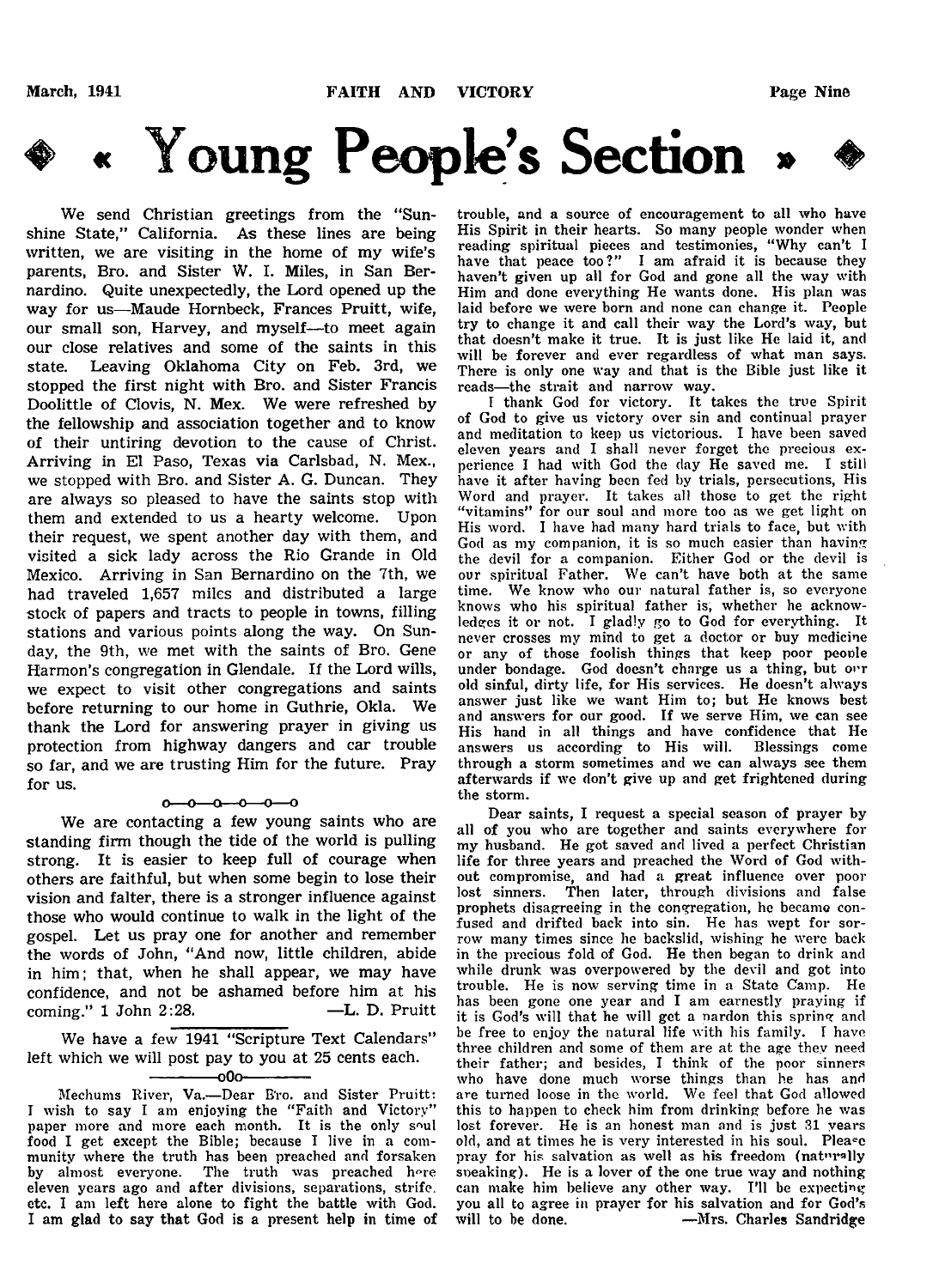Dayton, Ohio— Dear Bro. Pruitt, and all the workers for the Lord; Greetings in Jesus' dear name: I am glad to report victory in his name, and with a greater desire than ever to press my way on upward and live in the Saviour's love. I trust all is well with you at the print shop of the Lord's; and that the work is prospering. I haven't been in the way so very long. About two years ago I was made to see the oneness of God's people and the Church of the living God. I left Babel and fled to Zion, praise His name! I love to help what little I can to spread the Gospel of good tidings to others and to help rescue the perishing ones. I pray for the cause of God, and for the up-building of his kingdom. Truly, the Lord is worthy of all the thanksgiving and praise that man can bestow upon Him for his goodness to those that walk uprightly before Him.

I would like for you to send me about two dozen of those books, "The More Abundant Life" by Bro. Orr. 1 think that is a real book of soul-giving food. I want to send it to those we sent the "Faith and Victory" paper to, and pray the Lord will bless. Bemember me in your Your brother in the Lord who stands for truth and right, Manford L. Sowder  $-000 -$ 

# WOMEN PREACHERS

Many people are confused about the scripture 1 Cor. 14:34, 35, and others in regard to women preachers. This is because they do not know how to rightly divide the word of truth. In writing to Timothy, Paul exhorts him to rightly divide the word of truth (2 Tim. 2:15). It is possible to use scriptures out of their places and by this method cause them to seem to teach that which the inspired writer did not mean at all. When scriptures relating to the same subject are linked together properly, they make plain meaning to many scriptures which otherwise alone would be hard to understand.

Let us consider 1 Cor. 14:34, 35. The church at this place was in confusion in regards to tongues and other things, and were all speaking at once. This Corinthian church came partly from heathenism and partly from under the law. In that place, as well as in other places, it was not the custom for women to speak in public because of the past teaching or tradition. They were not permitted to go in public before men with their faces unveiled. Here at Corinth, they had used their gospel freedom too far in talking and asking questions. Paul was not talking here about preaching or teaching; but said if they will learn anything, let them ask their husbands at home. Their husbands were saved or it would have done no good to ask them at home. That would leave out many women who have unsaved husbands and the women who have no husbands at all. The women here were not being reproved by Paul for preaching, but for talking and asking questions out of divine order, and which were not customary at that place then.

Let us turn to 1 Tim. 2:9-11. Here again, Paul is not talking of public teaching or preaching as' it may look to many. But in this he is dealing with the home life. A woman should not ursurp authority,

or in other words, not boss or instruct the man.

In Gal. 3:28 Paul tells us that in Christ we are neither male nor female, but one in Christ Jesus, to the extent of that which pertains to the kingdom of God. In His work we are one. Sex counts nothing with God in regards to His cause or work.

In Rom. 16:12 Paul mentions Pheobe, a servant of the church. A servant of the church would surely be a minister. Hanna was a prophetess (Luke 2: 36, 37). A prophet is a man and a prophetess is a woman. To prophesy is to preach or speak with divine authority. Philip had four virgin daughters who prophesied (Acts 21:8, 9). Judges 4:45 mentions Deborah, a prophetess in Israel, also a judge of all Israel or ruler over them. Hulda was a prophetess and even the priest came to her for advice. The prophetess got the message from God and told the priest and people (2 Kings 22:14-16.) Miriam, a sister of Moses and Aaron was a prophetess (Exodus 15:20). We read about the prophetess Noadah in Nehemiah 6:14.

God has had prophetesses in all ages since He called his people out of Egypt. To prophesy is to preach or fortell or to speak with divine authority. Who carried the first message that Christ had risen? Was it not women? (Luke 24:10). — Rosa Cook.

# $0 \rightarrow 0 \rightarrow 0 \rightarrow 0 \rightarrow 0$

Dear ones in the truth of the gospel as it is in Jesus:

I believe Jesus has been impressing my soul to encourage all of God's regenerated who see the error of Millennialism to ORDER, STUDY, and LEND your booklets of "An Appeal to Reason" by George Peek on Revelation. This is absolute truth in perfect harmony with the Spirit of God and His holy Word. I am loaning these booklets out with my name and address, and ask people to keep, study, and prayerfully compare this with the Bible. Our hope in truth is to build in the hearts of dear souls the absolute truth of Jesus' word. We hope to continue sending for these books and do all in our power to tear down this delusion the devil has so cunningly spread in the minds of thousands of God's children.

The devil wants to keep us separated. This is one of his fiendish tricks to keep us from coming into harmony and the one mind of Christ. We hear some young folks say, "We'll wait until the next thousand years and then get saved." This is the devil's trick to draw minds his way; and he is using God's children to be his instruments, and they don't know it, for he is acting as an angel of light with his web of delusion drawn tightly over the eyes of understanding, and we hear souls cry, "There's something more the Lord would have us to know."

May God bless the souls of his people with understanding hearts that all may cooperate together in the one spirit of Jesus and fight this deadly enemy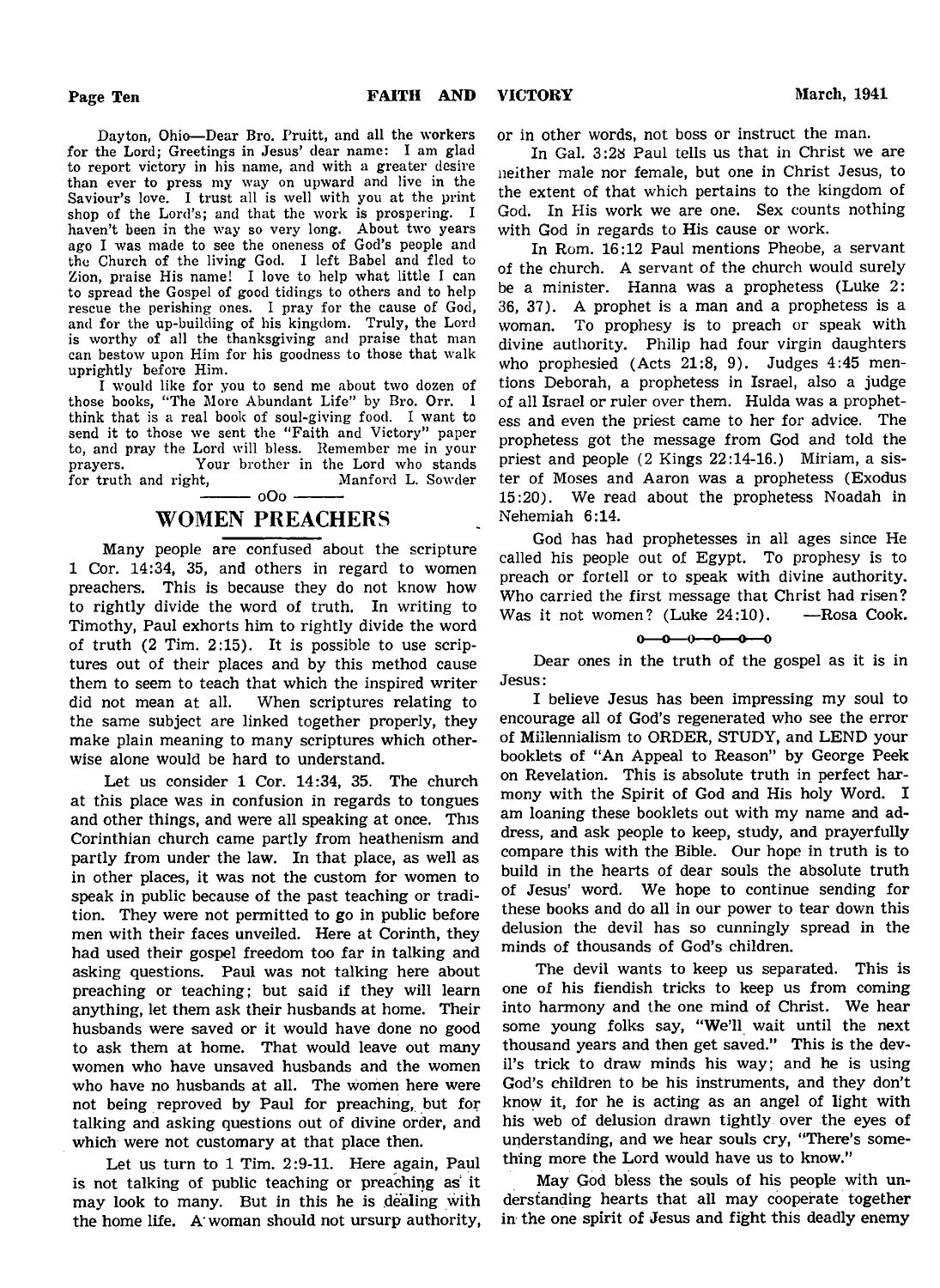of our regenerated family and stand our ground, not fearing, but faithfully work together; for the truth of His word will destroy this Millennial theory.

I do not lay my Christian life on a pillow of dreams; but may this testimony encourage souls to fight faithfully to save our dear sisters and brothers from this strong delusion the devil has cast out to deceive the very elect.

This was a burden on my heart and I was talking to my Saviour about it. I fell asleep and in my dream I was down in the barnyard, and discovered a small snake. I ran to the house and stood out on our porch, only to see a full grown snake half way between the barn and house. I noticed five or six full grown and healthy turkeys feeding quietly around this full grown enemy, and said, "Oh! it is a wonder he dosen't bite those turkeys." Well, one big turkey got close to the snake and the snake struck at it. This turkey seemed to be the biggest of the number. Next I saw the old fellow raise his head high and stick out his poison tongue ready to fight and kill the turkeys. I saw he was a Corba.

In the next scene the turkeys did not run and were not frightened, but jumped on to their deadly enemy, all working together. I saw the reptile torn into shreds— each turkey with a shred in his bill; each one pulling him to pieces—working as one band. He was dead, all but the tail.

May God's people, who see this deadly serpent keep pulling and standing on our ground of truth and slay him completely that Truth may abound in the hearts of God's regenerated and we may all come into the one mind of Jesus. —Mrs. Jene Sultzbaugh

# **CORRESPONDENCE**

Richmond, Va.— Dear Bro. and Sister Pruitt: I am young and unsaved, and I believe in the word of God. I have an awful sick baby and desire the prayers of all the dear saints for God to heal it. I want you to pray that I may get saved, also my husband. I have a dear Christian mother and I want to be just like her. Please pray earnestly for all of us.

From one who wishes to get saved, Mrs. 0. J. Gibson.  $0 - 0 - 0 - 0 - 0 - 0$ 

Stahl, Mo.— Dear Bro. Pruitt and saints: I will write you a few lines to tell you how I am since my daughter requested prayer for me. My hemmorages stopped about the time you got her letter, and have just had two slight ones since. Praise the Lord. I KNOW He has the power to heal one if it is His will to do so. So I just ask you saints to help me pray that His will be done. In my heart I feel that He has answered our prayers. God bless all of you and pray that I may live as I should for<br>the Lord Your brother, I. K. Reese the Lord Your brother,

 $() \rightarrow () \rightarrow () \rightarrow () \rightarrow () \rightarrow ()$ 

Tarlton, Ohio— Dear ones, Greetings in Jesus' dear name: I am sending you a little offering to be used in the Lord's work as you wish. I received the good paper, and feel that I couldn't get along without it. May God bless you- and give you ninny souls. I know of one brother who renounced Old Babylon after reading the "Faith and Victory" through. The paper was sent to him during the time of the "Three Month's Offer." He is so happy. I suspect there are many more declaring their freedom. The dear Lord is gathering his people again for the last time and I am so glad. My husband is an old time preacher. The Lord gave him to me in answer to prayer, praise the Lord. Your sister Mrs. V. E. Hardman.

P. S.— Please pray earnestly for my husband's healing. He has rheumatism in his hip and limb. We trust the Lord for healing and not doctors.

### $\sim$ -0--0--0--0--0

lager, W. Va.— Dear ones in Christ Jesus: Wife and I were in the Baptist movement near ten years. We were wandering around, lost and starving for spiritual food. Thanks be to God, we heard the truth preached. We came out of her, took our stand, and were bom into the true church of God three years ago, and have a stronger determination now to go all the way with Jesus. The picture of the true church of God on pages 8 and 9 in the January "Faith and Victory" has given me much light. It is like the vision I had of the church before I ever found it. I would to God that every one who reads the "Faith and Victory" paper would get a vision of the true church, the House of God, and be born into it.

Dear ones, let us get away from all man-made creeds and doctrines and be born into the true and living way, and be true soldiers of the cross; for it takes God to give you strength to overcome the devil and his demons. I am fixed and settled, rooted and grounded in Christ Jesus. All of you dear saints of God pray for me that my light may shine out that some poor lost soul may see and find his way to the foot of the cross.

May God's richest blessings abide with you and yours. — A. L. Bright.

 $0 - 0 - 0 - 0 - 0$ 

011a, La.— Dear Saints: I am so glad I ever learned to love the Lord. Today finds me still trying my very best to please Him. Of course, I make mistakes some times, but these mistakes will only help us to see more clearly His blessed way if we but trust in Him. I have a greater desire today to live for God than ever before. As we look all around us and see every kind of sin and evil thing, and people going on from day to day trampling the love of God, as it were, under foot, not heeding the warnings He gives. Look what a shape our land is in today. Of course, we have no war in our country; but our boys are having to leave their homes for training, to fight against other people who have souls as precious as those of our own dear boys. Every man or boy is seme mother's child, and the Saviour bled and died for them as well as for us. Oh, how awful to think of the suffering humanity in this earth today! If people could only be awakened to see the blessedness of serving the Saviour and the awfulness of living in sin!

I live here far away from the saints, but I love all the people of God and desire to be with them in worship. I hope some day to be with all the people of God, where there will be no more heartache, sorrow, nor partin~.

I have just lost my father, and that has been hard; but thank the Lord, he helps us hear up under such things if we put our trust in Him. Just a few nights after he passed on, I saw in a vision the Church of God or house of God as white as the snow. When I read the paper with the picture of the Church of God in it, that was the first thing that came to my mind. It was so much like the one I saw in the vision.

I have stomach and kidney trouble and now I have a Goiter on my throat. It is just beginning to show "" now. Will all the saints please be agreed in prayer for my healing? I plan to go to Hammond and be anointed and prayed for this summer, if the Lord permits

Yours in the One Body, Mellie Estes.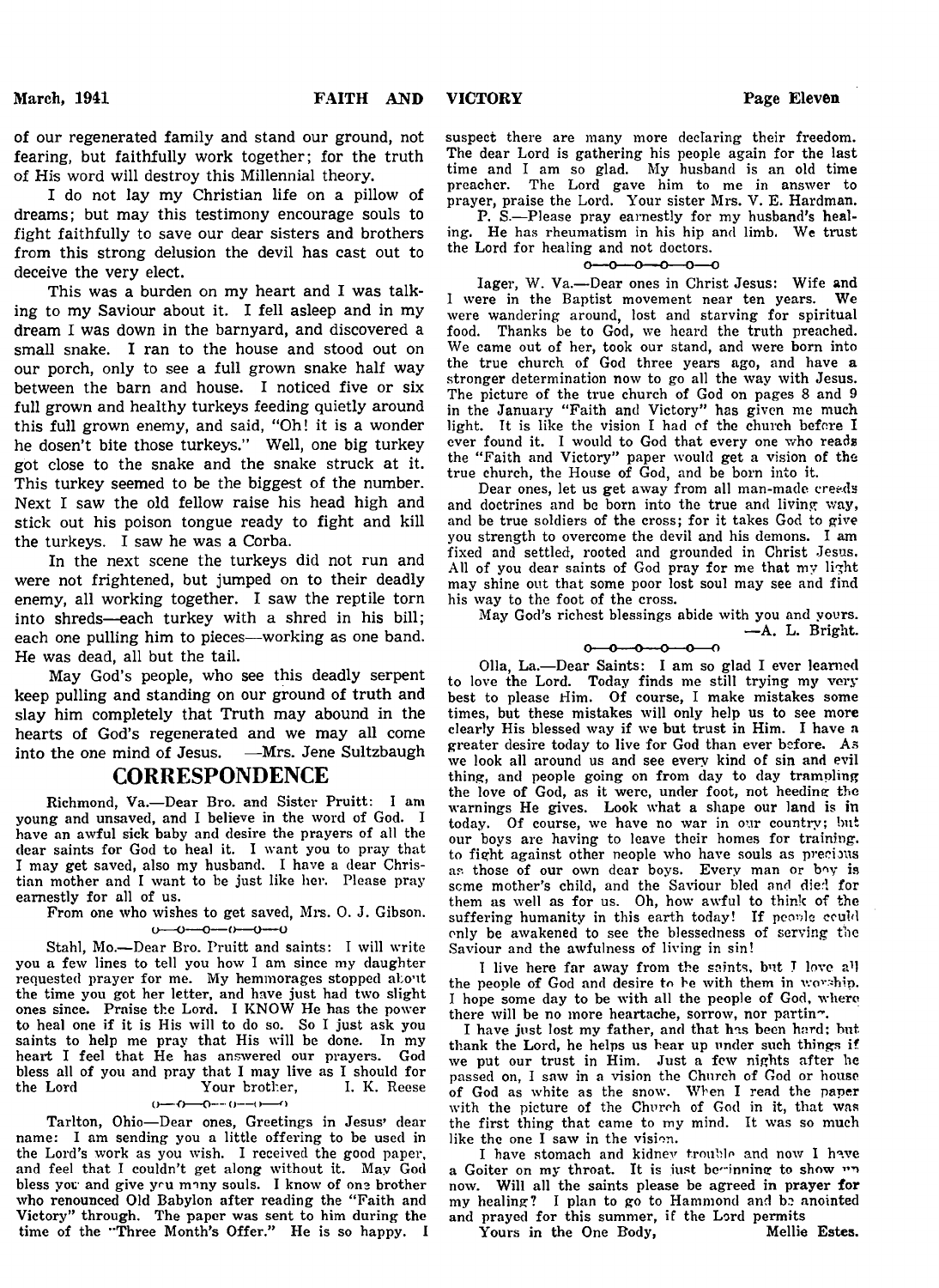San Quentin, Calif., State Prison— Dear Brother in Christ: I am writing you in the name of Jesus Christ, my Saviour, Amen. May the peace, love, and grace; also victory, of our Lord Jesus be yours throughout your days which are before you, Amen.

I have just finished reading a tract called, " Thirtythree Reasons" why the use of tobacco in any form is a sin.

I can heartily agree with it; for I have been a tobacco user for over 36 years; but thank God, Jesus who can cleanse from all sin and all that contaminates (surely tobacco defiles the body in many ways), cleaned up this old wreck, and all the old dead leaves fell off. For 7 years I have been free from the old habits, living a free, consistent Christian life.. Though I have been behind gray walls, where bars and walls of stone compass me about, yet I am happy in Jesus, for he has set me free; for " Whomsoever the Son sets free, shall be free indeed."

I would be delighted to receive the tracts, also the paper " Faith and Victory." I shall leave here soon to go free in body, which shall be a glorious day in itself; but that will not be anything like the day when Jesus took my sins away and set me free in the Spirit, bless His most holy name forever!

May the glory of our God shine upon you and the Spirit be over you and in you to comfort and guide, is my prayer for you. I am saved by grace behind prison walls. Box 53018.

 $0 - 0 - 0 - 0 - 0 - 0$ 

So. Mansfield, La.— Dear Saints: May God help me to write this. I have never been satisfied in the man-made churches. Nothing seemed to be like God would have it, and I often wept over the matter. I began to talk to God about it and was led to write you for a supply of food for my poor starving soul, and I received it yesterday. I read most of the evening and before three o'clock this morning I was up reading. My husband went to work and before it was light I was reading again. I would read and cry and pray. It seemed as though I could hear you dear ones praying for me. Before ten o'clock God poured out his spirit upon me and it was wonderful, praise God. I have been truly baptized with fire, and only those who have had the same experience can ever understand, because it can not be told.

I read your letters and said I would come out of the man-made church I was in, but praise God, I was born out. I am so happy I can hardly write. Oh, the glory, the glory! The devil is trying to whisper to me about that snuff that I threw away, but it is fixed. Pray for me. Your saved sister, Mary B. White,

o— o— oo— o— o

Harleysville, Pa.— To the dear saints greetings:

May the boundless mercies of our loving Lord be extended to you and His all-sufficient grace be your portion.

We can never praise God enough for His many blessings and for the truth which liveth and abideth forever. When everything else crumbles and decays we'll see the truth just as it is today. Praise God! It is the truth that made us free and, bless God, it keeps us free so long os we obey it. If we pull away from the truth, it fails to abide in our hearts any more. 0, that we would consider how much our salvation cost Him. In St. John 10: 10, 11, we read: "I am come that they might have life, and that they might have it more abundantly. I am the good shepherd: the good shepherd giveth his life for the sheep." What a beautiful picture Jesus gave us here!-Himself as the good Shepherd; we, His followers are the sheep. "There shall be one fold and one shepherd" (v. 16),

Let us consider again, what if Jesus Christ had not come? We would be without hope of eternal life, without a Saviour, without His life-giving words of truth, the New Testament. " Without the shedding of blood is no remission of sins." Heb. 9:22. When a soul has once tasted of the good things of God, it certainly spoils us for the world, nor do we care for the doctrines of men, for it is Christ and His doctrine that makes us free.

This winter I have been bothered very much with frost bitten feet. Several toes had sore s .ots and were annoyingly itchy at times. I went to the Lord in prayer about it x'epeatedly. He gave relief. A neighbor told me of a remedy. Well, it caused me to seek the Lord more earnestly, for I did not want to resort to other remedies when I knew God's love and power to heal ail manner of disease or sickness. "Is any afflicted among you, let him pray" is God's word according to James 5:13, 14. We can go to the Lord with all of ovr needs. In a few days the Lord gave blessed victory concerning my afflicted feet. I want to thank the Lord and praise His holy name.

I feel like saying with the Psalmist, "I love the Lord, because He hath heard my voice and my supplication. Because he hath inclined his ear unto me, therefore will I call upon him as long as I live."

My prayer is that all who know the Lord trust in Him fully each day. He is a very present help in every time of need for soul and body. He is my all in all.

Your sister in the One Body, Julia Cramer

 $\sim$ **سمب**  $\mathbf{r}$ <u>بہ</u> 'n

Natchitoches, La.— Bro. and Sister Pruitt: Holy greetings to you and all the workers in the Body. I can say this evening that I am truly blessed. People of God, if we can feel and know that we are saved and our prayers are being heard and our ways are pleasing to the Lord, we cannot have a greater blessing on earth. Praise the Lord. I always need your prayers. I don't mean to give up or to let go of His hand. The cross is precious to me. I surely enjoyed the February paper. My soul has been richly fed on the good sermons and testimonies. Folks everywhere are becoming so cold hearted about the Lord and his work and commands. It makes me really afraid for them. Please do not forget this town when you pray, that the Lord may awaken<br>some one to the sense of duty. Sidonia Benjamin some one to the sense of duty.

## $0 - 0 - 0 - 0 - 0 - 0 - 0$

Dear Sister Pruitt, the workers at the office, and saints scattered abroad. I greet you in much holy love. Today finds me saved and all in all for the old time truth. The Lord has just recently healed me of a hard case of flu and complications. Praise the dear Lord! I used no remedy,, so I can say boldly, the Lord is my helper. Now I can say I have been made glad in the days He has afflicted me, for it has taught me how to trust in Him and not lean to the arm of flesh nor my own strength. I believe all or most of that independent, do-for-nxyself spirit is gone. If not all, it soon will be for I am not completely out of the furnace yet. No one but God knows my plight. Yet I have learned so much, I am glad the Lord counted me worthy to be chosen through the furnace of affliction. The Lord has taught me what it means to suffer long and still be kind to my persecutors. I am not able yet to work but am looking to the Lord to help my daughter to find work, for He has said He would withhold no good thing from them that walk uprightly, and we are walking uprightly.

The saints here, through the influence of Sister Hettie Barton, brought me here from Shawnee where the saints had bestowed much labor of love upon me and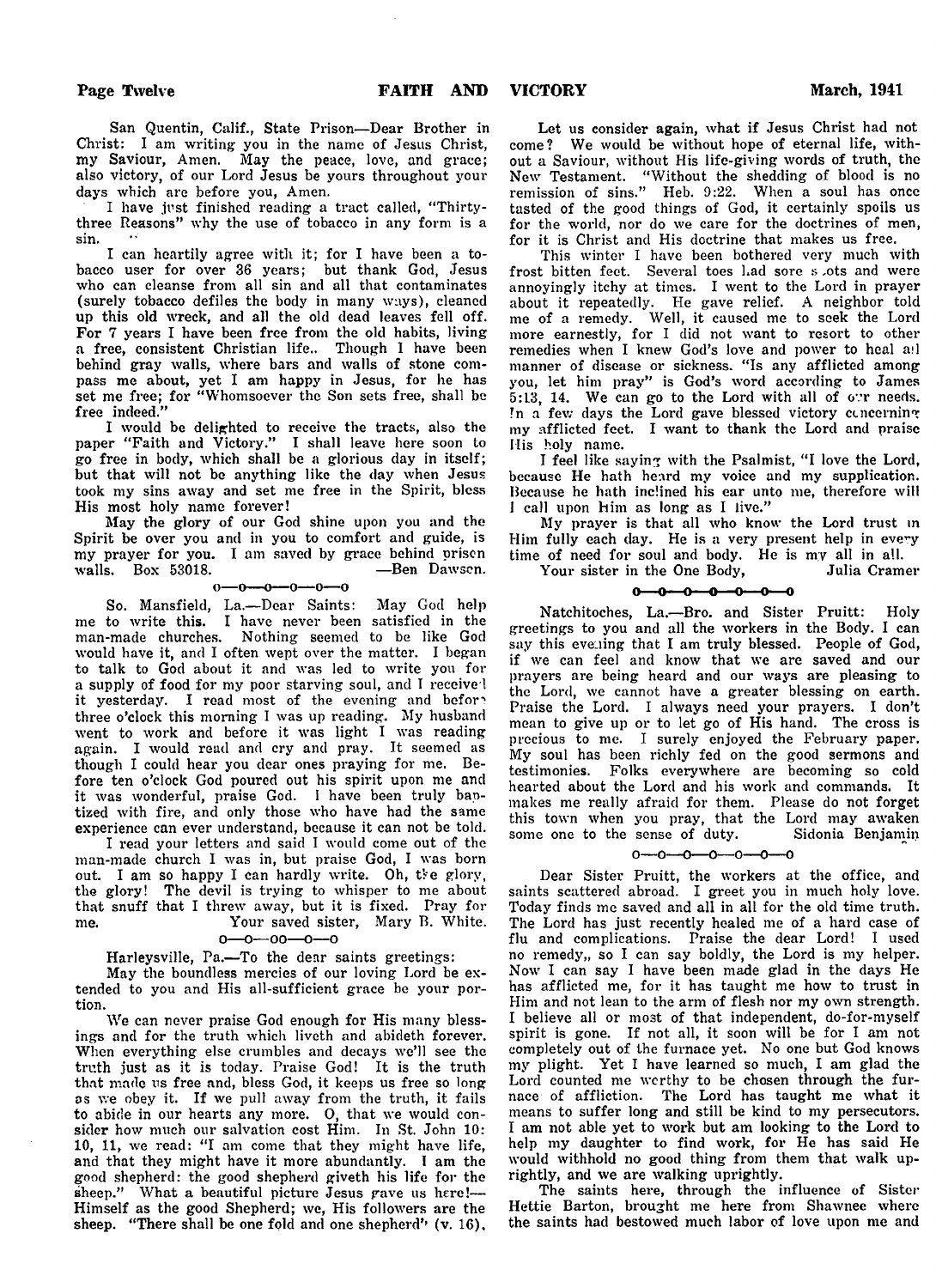mine. The saints over the state have dealt so kindly with me. The saints here at Tulsa are precious. We have sweet fellowship. I love you all. Pray for me.

Your saved sister,

# $-000 -$ TUNE YOUR HARP

David calls up his soul and tunes it to the great heart of God. Keeping in tune with heaven is the secret of holy living. We must catch daily messages from the sky that we might keep in harmony with the mind of God. We must hear the voice of God, we must feel His life playing on the tender cords of our soul, we need to be moved by the impulses of His loving heart beats, to live as holy as we should. Let there be no discordant notes in the music of your soul. You can keep tuned in with the sweet harmony of heaven in the very face of strife and sin in the world. Peter slept like a child with the chopping block only a few hours ahead; Paul kept the music of heaven in his heart while fast in the stocks; Daniel kept tuned in with the world of glory at the enrance to the lions' den; the furnace fire cast no fear over the life of the three Hebrews; Habakkuk rejoiced in the God of his salvation with empty fields, storehouses and stalls before him; Job kept the proper wave length in his soul amid all his adversities. Beware, oh beware, lest something of earth gets your harp out of tune. Why will mortal man allow the poor, weak things of earth disturb the music of his soul!

—C. E. Orr

"Work on, work on, nor doubt, nor fear. From age to age this voice shall cheer: Whate'er may die or be forgot. Work done for God, it dieth NOT."

|  |  |  | Roll of 5 Faith and Victory papers, one year\$ 1.00 |  |
|--|--|--|-----------------------------------------------------|--|
|  |  |  |                                                     |  |
|  |  |  |                                                     |  |
|  |  |  |                                                     |  |
|  |  |  |                                                     |  |



Order Picture Rolls and Cards for Primary Class from Geneva Bailey, '920 W. Mansur Ave., Guthrie. Okla. The Sunday School Lessons for the other classes ave in the Faith and Victory paper.

# "BE NOT SLOTHFUL IN BUSINESS"

Picture Rolls and Lesson Cards for the next quarter should be ordered two or three weeks before the end of the present quarter. Failure to order them in time discourages the pupils and hinders the Sunday School teachers in their labors for the Lord.

Orders amounting to 24c, 48c, etc., have usually been paid for with quarters and half dollars. Perhaps you would like to know that any extra money that is sent in this way has been (and will be) given to the treasurer of the national campmeeting funds to help pay expenses of the National Camp Meeting at Monark Springs, Mo. unless otherwise specified by you.

> $-000$   $-$ THE AUTHORITY OF CHRIST

# Sunday, March 2, 1941

Daily Readings and Meditations February 24 to March 1.

M. Christ acclaimed as king Luke 19:37-40.

- T. Weeping over Jerusalem Luke 19:41-44.
- W. Cleansing the temple Luke 19:45-48.<br>T. Christ's authority questioned Luke
- T. Christ's authority questioned Luke 20:1-8.
- F. Christ's pre-eminence Phil. 2:9-11.<br>S. The eternal ruler Isa. 9:6, 7.
	- The eternal ruler Isa. 9:6, 7.

Printed Portion ..................................... Luke 19:41 to 20:8.

Luke 19:41. And when he was come near, he beheld the city, and wept over it,

42. Saying, If thou hadst known, even thou, at least in this thy day, the things which belong unto thy peace! but now they are hid from thine eyes.

43. For the days shall come upon thee, that thine enemies shall cast a trench about thee, and compass thee round, and keep thee in on every side,

44. And shall lay thee even with the ground, and thy children within thee; and they shall not leave in thee one stone upon another; because thou knewest not the time of thy visitation.

45. And he went into the temple, and began to cast out them that sold therein, and them that bought;

46. Saying unto them, It is written, My house is the house of prayer: but ye have made it a den of thieves.

47. And he taught daily in the temple. But the chief priests and the scribes and the chief of the people sought to destroy him,

48. And could not find what they might do: for all the people were very attentive to hear him.

Lk. 20:1. And it came to pass, that on one of those days, as he taught the people in the temple, and preached the gospel, the chief priests and the scribes came upon him with the elders,

2. And spake unto him, saying, Tell us, by what authority doest thou these things? or who is he that gave thee this authority?

3. And he answered and said unto them, I will also ask you one thing; and answer me:

4. The baptism of John, was it from heaven, or of men? 5. And they reasoned with themselves, saying, If we shall say, From heaven; he will say, Why then believed ye him not?

6. But and if we say, Of men; all the people will stone us; for they be persuaded that John was a prophet.

7. And they answered, that they could not tell whence it was.

8. And Jesus said unto them, Neither tell I you by what authority I do these things.

Golden Text: "Why call ye me, Lord, Lord, and do not the things I say?" Luke 6:46.

## COMMENTS AND APPLICATION

Jerusalem's day was the time of Jesus' ministry in the city when the people were offered peace by the Prince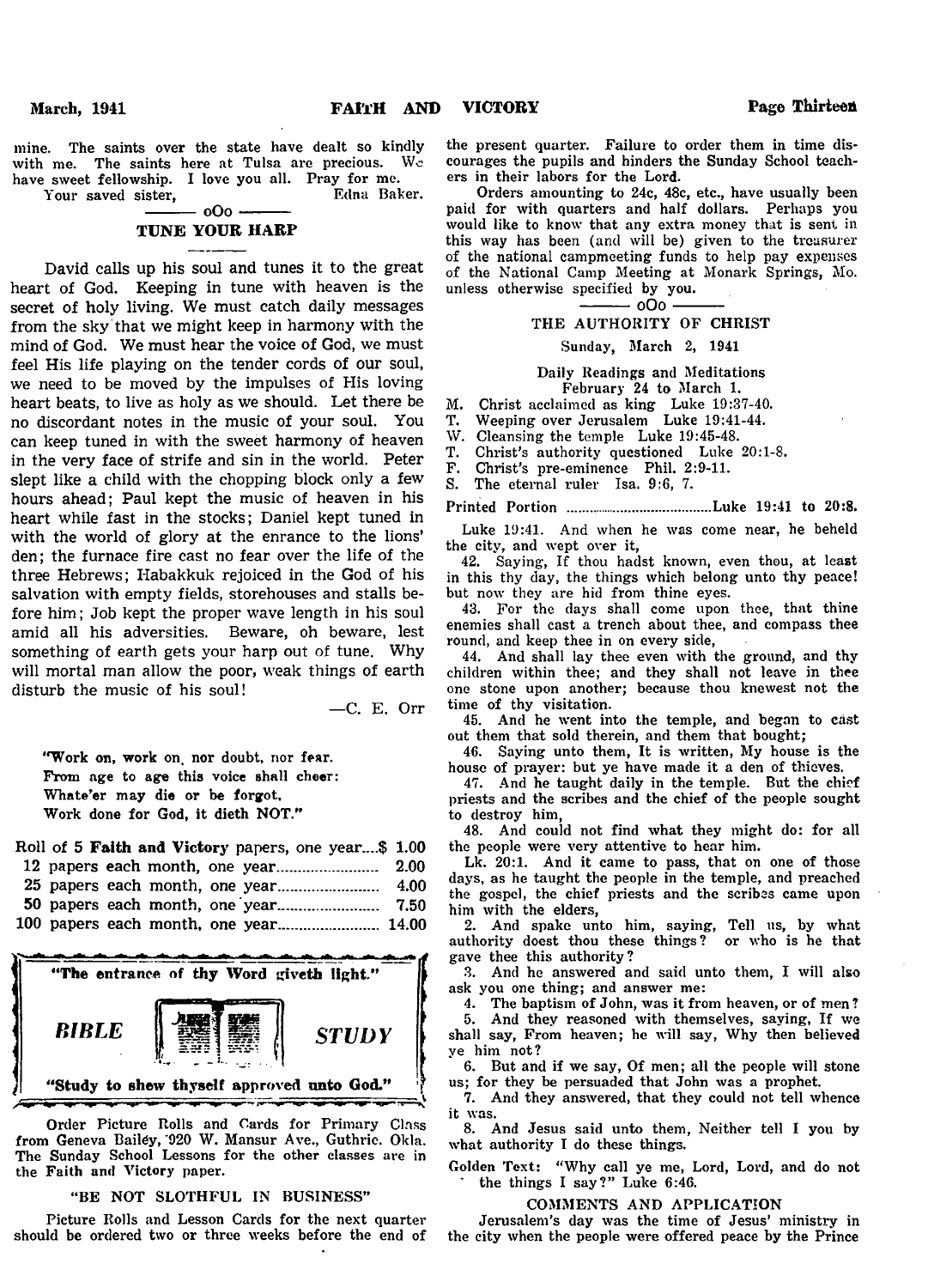of Peace. Jesus implies that if they had accepted him, peace would have been theirs instead of destruction.

Verses 43 and 44 were literally fulfilled when Jerusalem was beseiged by Titus near forty years later. The city was surrounded in such a way that the inhabitants could not escape, nor could provisions be brought in. The result was terrible disaster and famine. (See Josephus, War, book V, chapt. 12. Bro. Peek quotes part of the account in his book, "An Appeal to Reason" pp. 11, 12.).

The time of their visitation was the time of God's gracious offer of mercy. And so it is with every individual as well as cities and nations. The tears and words of Christ reached farther than Jerusalem.

If the wanderer realized the bliss of a Father's love and care, surely he would flee to Him for refuge rather than to wander on into the dark confines of hell to be forever lost; if the beggar knew the value of the unsearchable riches, surely he would not carelessly cast them away for everlasting poverty and shame (Prov.  $13:$ 18); If the weary knew the comfort of His rest, thev would come unto Him rather than to continue in their sins, where they can obtain no rest here nor hereafter; if those enclosed in the prison house of sin knew the jcy of freedom obtained by accepting His pardon, surely they would not treat it scornfully and deliberately choose eternal death-but wretched humanity! "For the heart of this people is waxed gross, and their ears are dull of hearing, and their eyes have they closed; lest they should see with their eyes, and hear with their ears, and understand with their heart, and should be converted, and I should heal them.'

Christ's authority came from the Father, the God of all creation. He had authority to perdict future events, as we have just mentioned above; He had the authority to make promises which cannot be broken; He had the authority to cleanse the temple against the protest of those to whom men had given so-called authority (He has the authority today to cleanse the temples of God, our bodies, from sin though others loudly protest, "It cannot be done."); and He had the authority to teach the people. He exercises that authority today through His true ministers. He will have the authority on the Judgment Day to say, "Come ye blessed of my Father," or " Depart, ye workers of iniquity."

 $-0.00$ 

# CHRIST REJECTED Sunday, March 9, 1941

# Daily Readings and Meditations

## March 3 to 8.

M. The wicked husbandmen Luke 20:9-18.

T. Seeking to trap Jesus Luke 20:19, 20

W. The question about taxes Luke 20:21-26.

T. Moses opposed Heb. 11:24-27.

 $\bar{\mathcal{V}}$ 

F. Christ's followers opposed Matt. 10:16, 22.

S. Paul persecuted 2 Cor. 11:23-27.

Printed Portion .................................................Luke 20:9-20.

Luke 20:9. Then began he to speak to the people this parable; A certain man planted a vineyard, and let it forth to husbandmen, and went into a far country for a long time.

10. And at the season he sent a servant to the husbandmen, that they should give him of the fruit of the vineyard: but the husbandmen beat him, and sent him away empty.

11. And again he sent another servant: and they beat him also, and entreated him shamefully, and sent him away empty.

12. And again he sent a third: and they wounded him

also, and cast him out.

13. Then said the lord of the vineyard, What shall I do? I will send my beloved son: it may be they wn reverence him when they see him.

14. But when the husbandmen saw him, they reasoned among themselves, saying, This is the heir: come, lei us kill him, that the inheritance may be our's.

15. So they cast him out of the vineyard, and killec him. What therefore shall the lord of the vineyard do unto them?

16. He shall come and destroy these husbandmen, anc shall give the vineyard to ethers. And when they hearc it, they said, God forbid.

17. And he beheld them, and said, What is this ther that is written, The stone which the builders rejected the same is become the head of the corner?

18. Whosoever shall fall upon that stone shall be broken; but on whomsoever it shall fall, it will grind him to powder.

19. And the chief priests and the scribes the same hour sought to lay hands on him; and they feared the people: for they perceived that he had spoken this parable against them.

20. And they watched him, and sent forth snies which should feign themselves just men, that they might take hold of his words, that so they might deliver him unto the power and authority of the governor.

Golden Text: "Blessed are ye when men shall revile you and persecute you, and shall say all manner of evil against you falsely, for my sake." Matt. 5:11.

## COMMENTS AND APPLICATION

This parable was addressed to those who had questioned Christ's authority.

God, the owner, had planted a vineyard (His people) and supplied it with all needful appliances (God's law)<br>for fruit bearing (Holiness and wilful obedience). The for fruit bearing (Holiness and wilful obedience). vineyard was then turned over to husbandmen (the religious leaders). The servants (the prophets) who were sent by the owner for fruit (the prophets not only fortold trust in God; promising rewards for righteousness and trust in God; prominsing rewards for righteousness and punishment for disobedience) were treated in shameful ways (Read Heb. 11).

Then God sent His Son to plead with them to turn from their evil ways and serve God. But they did not want to be told of their evil hearts nor reminded of their debt to the Lord of the vineyard. If they could silence this "pestilent fellow,' they could go on with their formal lip service and possess life and its good without considering the terms on which they held it.

Their fathers had roiected the nrophets who had come in the name of God and now they were about tr cast out God's only Son. Jesus warned them that their abuse of their privileges would cause the privileges to be taken from them.

God's last appeal to sinful man to repent is being sent out through Christ and His servants.. Men reveling on in sin like to consider their life as their very own to dispose of as they pleeso: but, God is the real owner and we are only tenants. *A* strict account must be given tc the owner of every word, thought, and deed.

-- oOo

# THE LORD'S SUPPER

Sunday, March 16, 1941.

# Daily Readings and Meditations

March 10 to 15.

M. Preparing the upper room Luke 22:7-13.

T. Eating the last supper Luke 22:14-23.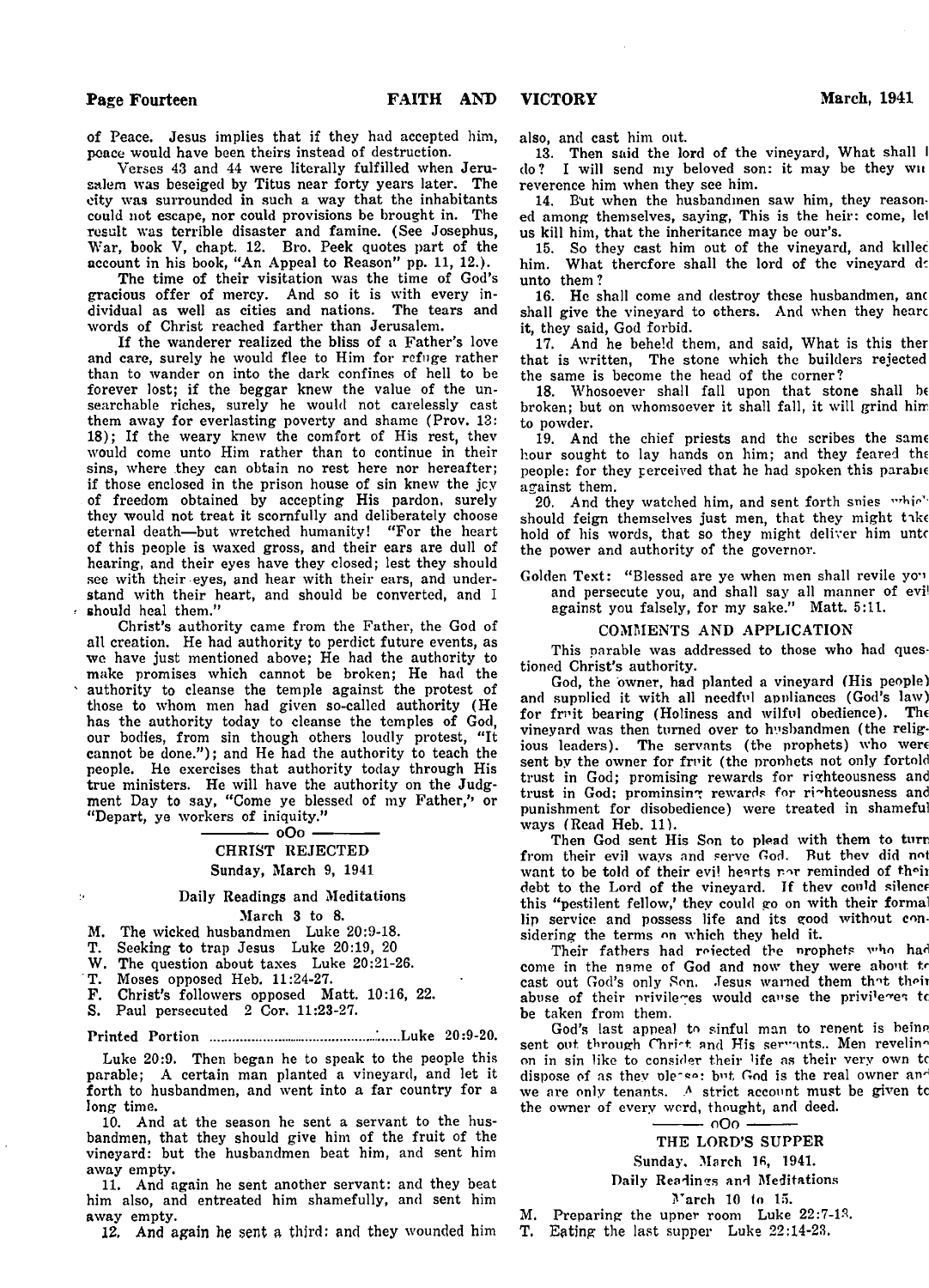W. The reward of service Luke 22:24-30.

T. The Lord's Supper instituted Matt. 26:26-29.

F. The Supper continuous 1 Cor. 11:23-26.

S. Observing the Supper aright 1 Cor. 11:27-31.

Printed Portion ..................................................Luke 22:14-30.

Luke 22:14. And when the hour was come, he sat down, and the twelve apostles with him.

15. And he said unto them, With desire I have desired to eat this passover with you before I suffer:

16. For I say unto you, I will not any more eat thereof, until it be fulfilled in the kingdom of God.

17. And he took the cup, and gave thanks, and said. Take this, and divide it among yourselves:

18. For I say unto you, 1 will not drink of the fruit of the vine, until the kingdom of God shall come.

19. And he took bread, and gave thanks, and brake it, and gave unto them, saying, This is my body which is given for you: this do in remembrance of me.

20. Likewise also the cup after supper, saying, This cup is the new testament in my blood, which is shed for you.

21. But, behold, the hand of him that betrayeth me is with me on the table.

22. And truly the Son of man goeth, as it was determined: but woe unto that man by whom he is tetrayed! 23. And they began to enquire among themselves,

which of them it was that should do this thing. 24. And there was also a strife among them, which

of them should be accounted the greatest.

25. And he said unto them, The kings of the Gentiles exercise lordship over them; and they that exercise authority upon them are ca'led benefactors.

26. But ye shall not be so: but he that is greatest among you, let him be as the younger; and he that is chief, as he that doth serve.

27. For whether is greater, he that sitteth at meat, or he that serveth? is not he that sitteth at meat? but I am among you as he that serveth.

28. Ye are they which have continued with me in my temptations.

29. And I appoint unto you a kingdom, as my Father hath appointed unto me;

30. That ye may eat and drink at my table in my kingdom, and sit on thrones judging the twelve tribes .of Israel.

Golden Text: "As often as ye eat this bread, and drink this cup, ye do shew the Lord's death till he come." 1 Cor. 11:26.

### COMMENTS AND APPLICATION

We have been studying the last scenes of Christ's earthly ministry and now we come to the one which is very sacred. In verse 15, He expresses a desire which deeply touches our hearts: " With desire I have desired to eat this passover with you before I suffer." Surely, there was great suffering ahead and he realized it; but He wanted to enjoy that last hour of calm with those whom he loved before He went out to face the assults of those who hated Him.

He also had another greater reason for this desire. The Passover feast was a memorial of deliverance from Egyptian bondage. Christ wished to partake of the Passover and then to transform it and leave a new rite for his servants to observe in memory of their Passover— "For even Christ our passover is sacrificed for us." "When I [the death angel] see the blood I will pass over you " is a promise to all who have accepted the blood of Jesus as atonement for their sins, as well as to the firstborn of the Israelites whose lives were spared when the death angel saw the blood of a lamb upon the door posts.

As the bread is broken and the wine poured out, these acts symbolize his death— broken body and spilled blood through which a new testament or covenant came into force between God and man. " Sacrifice and offering and burnt offerings and offerings for sin thou wouldest not, neither hadst pleasure therein; which are offered by the law; Then said he, Lo, I come to do thy will, O God. He taketh away the first, that he may establish the second." (Heb. 10:8, 9.) The second which he established was the writing of God's laws upon the hearts of those who would believe on Him and by faith allow his blood to be applied to their hearts. " The blood of Jesus Christ his Son, cleanseth us from ALL sin."

How we treasure those things which we keep as memorials of our departed loved ones! How' much more should we hold in reverence the ordinance which Christ established and said, "This do in remembrance of me." - 000 -

## JESUS CONDEMNED AND CRUCIFIED Sunday, March 23, 1941.

## Daily Readings and Meditations March 17 to 22.

M. Jesus arraigned Luke 23:1-7.

T. Pi'ate declares Jes innocent Luke 23:13-17.<br>W. Jesus condemned Luke 23:18-25.

Jesus condemned Luke 23:18-25.

T. Jesus crucified I uke  $23:32-38$ .<br>F. Jesus and the penitent thief L

F. Jesus and the penitent thief Luke 23:39-43.

S. The death of Jesus Luke 23:44-47.

Printed Portion ................................... Luke 23:13-23, 22-34n.

Loke 23:13. And Pilate, when he had called together the chief priests and the rulers and the neonle,

14. Said unto them, Ye have brought this man unto me. as one that norverteth the noonlet and, behold. I. having examined him before you. have found no fault in this man touching those things whereof ye accuse him:

15. No, nor vet Herod: for I sent you to him; and, lo. nothing worthy of death is done unto him.

16. I will therefore chastise hi™ and release him

17. (For of necessity he must release one unto them at +he feast.)

18. And they cried out all at once, saying, Away with this man, and release unto us Barabbas:

19. (Who for a certain sedition made in the city, and for murder, was cast into prison.)

20. Pilate therefore, willing to release Jesus, spake again to them.

21. But they cried, saying, Crucifv him, crucify him.

22. And he said unto them the third time. Why, what evil hath he done? I have found no cause of death in him: I will therefore chastise him, and let him go.

23. And they were instant with loud voices, requiring that he might be crucified. And the voices of them and of the chief priests prevailed.

24. And Pilate gave sentence that it should be as they required.

25. And he released unto them him that for sedition and murder was cast into prison, whom they had desired; but he delivered Jesus to their will.

32. And there were also two other, malefactors, led with him to be put to death.

2.3. And when they were come to the place, which is called Calvarv. there thev crucified him. and the malefactors, one on the right hand, and the other on the left.

34. Then said Jesus, Father, forgive them: for they know not what they do.

Golden Text: " What shall I do then with Jesus which is called Christ?'' Matt. 27:22,